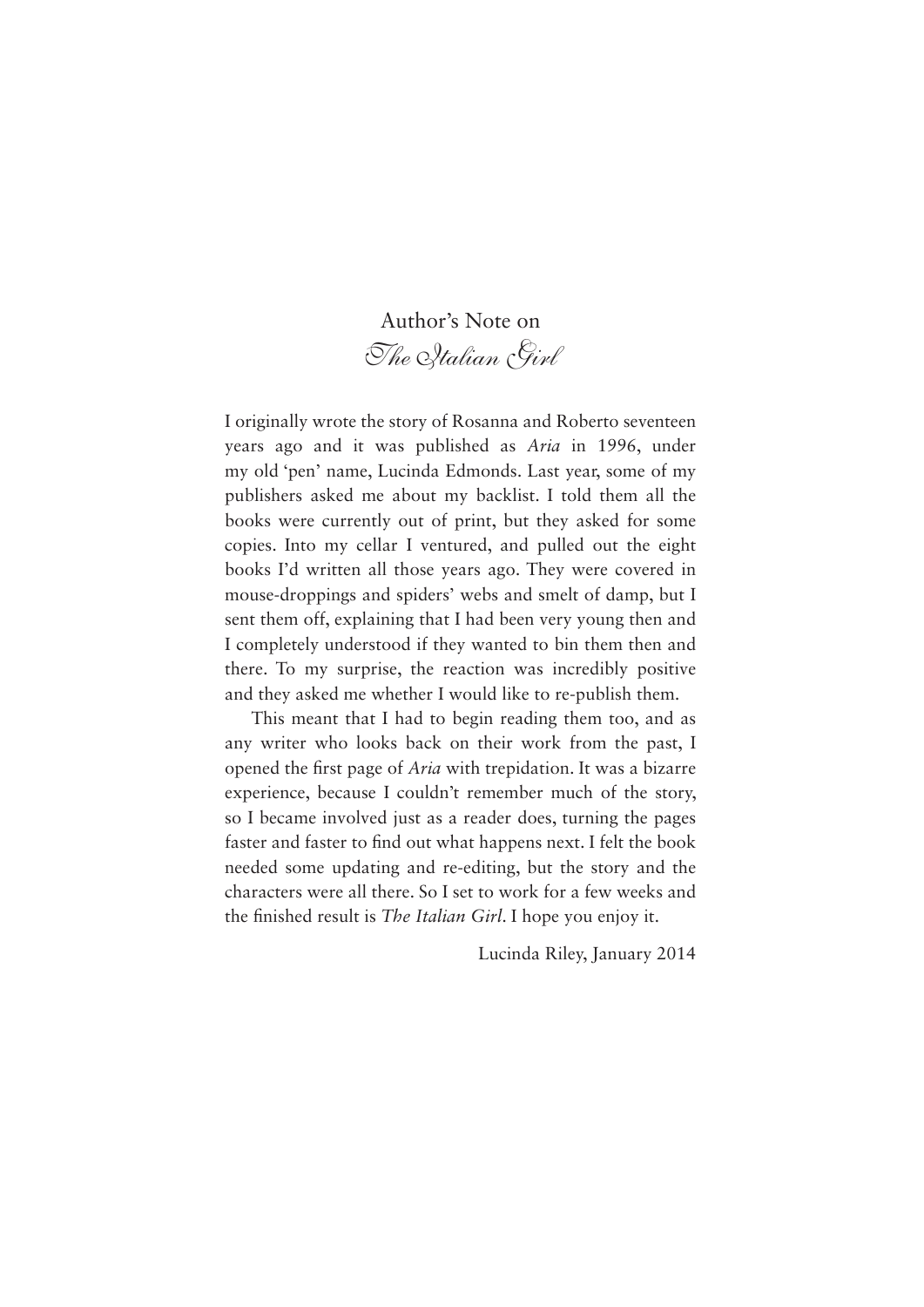

*writing as*  LUCINDA EDMONDS

MACMILLAN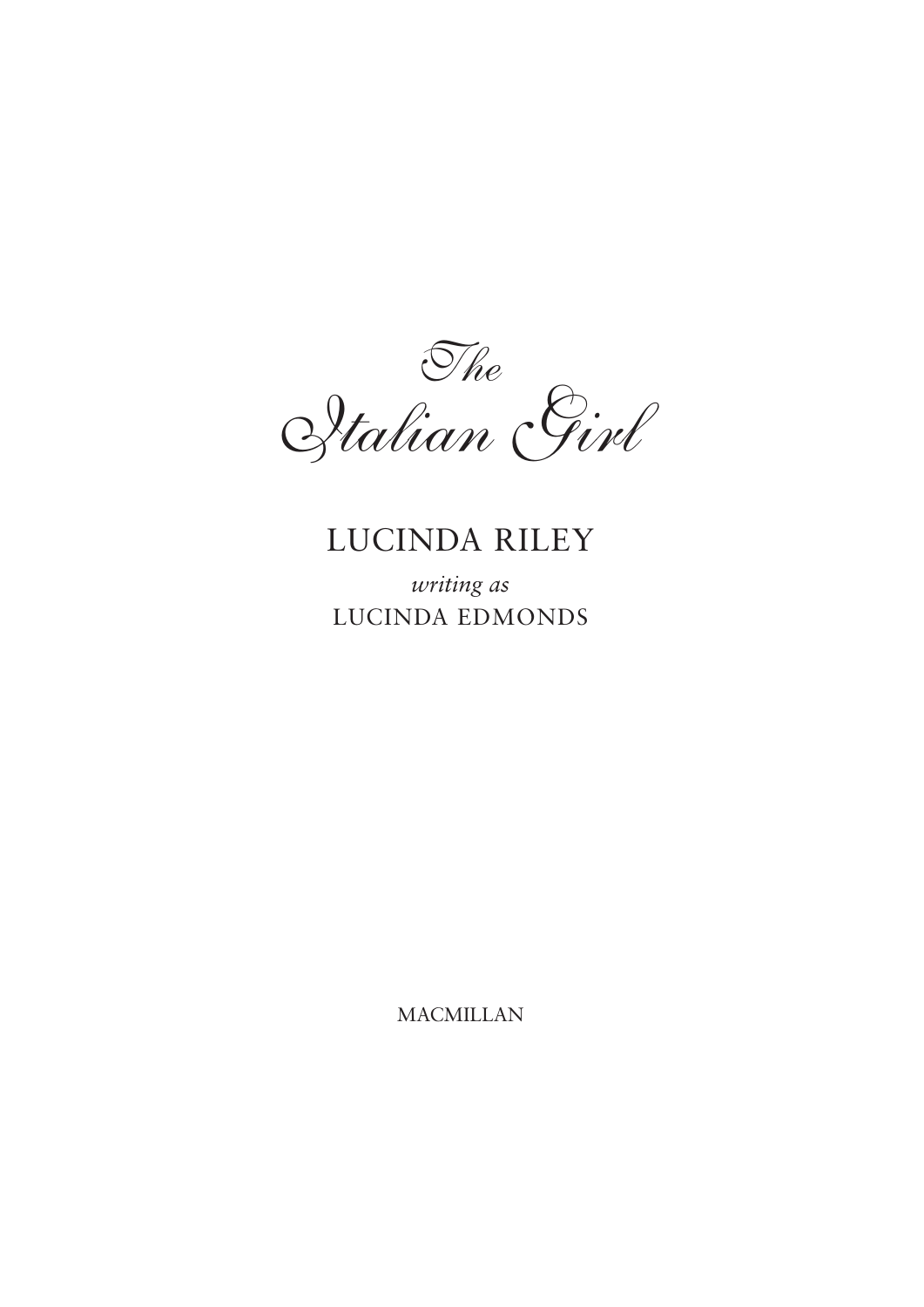# *The Metropolitan Opera House, New York*

*My Dearest Nico,*

*It is strange to sit down to relate a story of great complexity knowing you may never read it. Whether writing about the events of the past few years will be a catharsis for me, or for your benefit, darling, I'm not sure, but I feel driven to do it.*

*So I sit here in my dressing room wondering where I should begin. Much of what I will write happened before you were born – a chain of events that began when I was younger than you are now. So maybe that is the place I should start. In Naples, the city where I was born . . .*

*I remember Mamma hanging out the washing on a line that reached across to the apartment on the other side of the street. Walking down the narrow alleyways of the Piedigrotta, it looked as though the residents were in a state of perpetual celebration, with the different-coloured clothes on washing lines strung high above our heads. And the noise – always the noise – that evokes those early years; even at night it was never quiet. People singing, laughing, babies crying . . . Italians, as you know, are vocal, emotional people, and families in the Piedigrotta shared their joy and sadness every day as they sat on*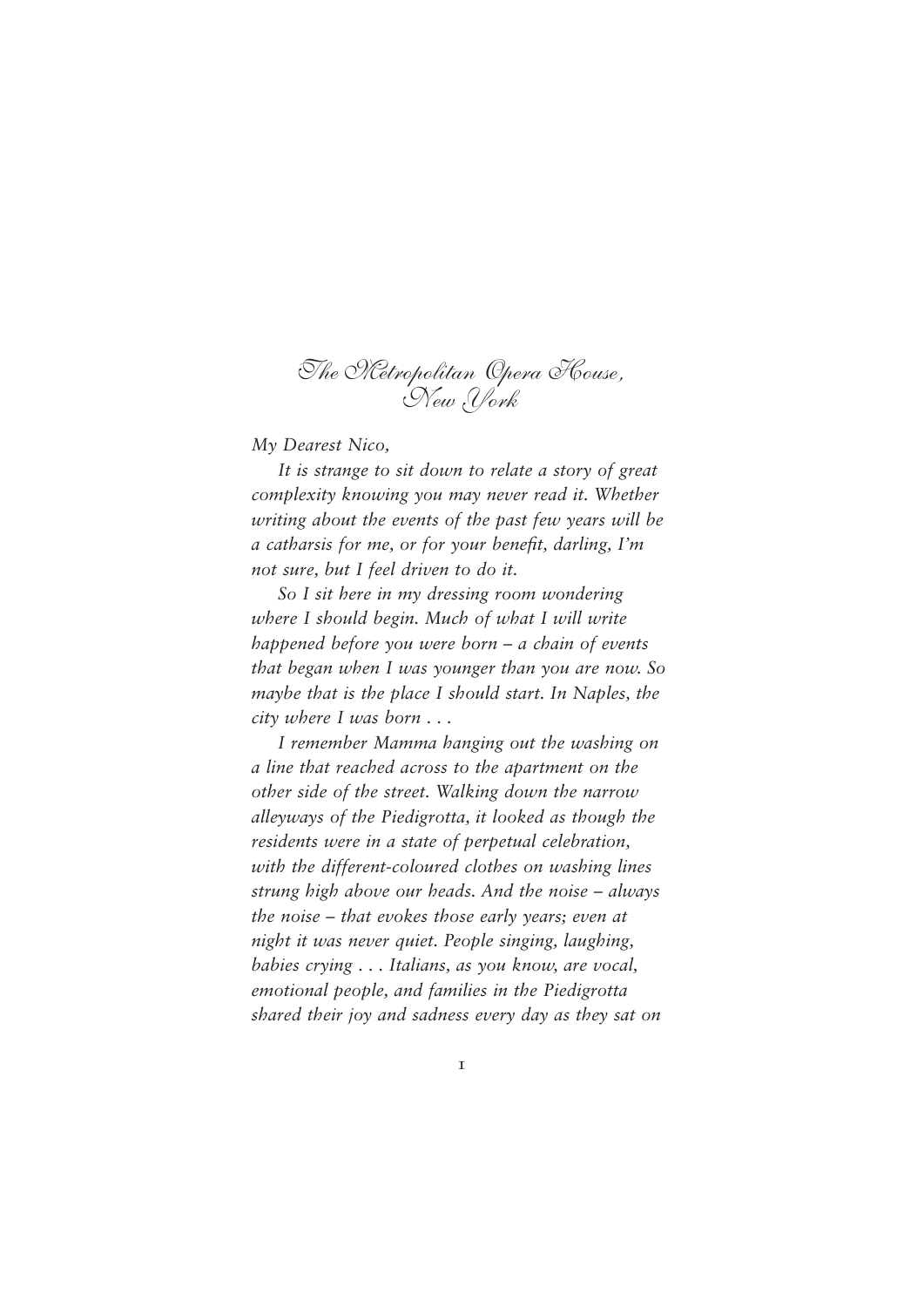*their doorsteps, turning as brown as berries in the blazing sun. The heat was unbearable, especially in high summer, when the pavements burnt the soles of your feet and mosquitoes took full advantage of your exposed flesh to stealthily attack. I can still smell the myriad scents that wafted through my open bedroom window: the drains, which on occasion were enough to turn your stomach, but more often the enticing aroma of freshly baked pizza from Papa's kitchen.*

*When I was young we were poor, but by the time I took my First Communion Papa and Mamma had made quite a success of 'Marco's', their small café. They worked night and day, serving spicy pizza slices made to Papa's secret recipe, which over the years had become famous in the Piedigrotta. In the summer*  months, the café became even busier with the influx *of tourists, and the cramped interior was jammed with wooden tables until it was almost impossible to walk between them.*

*Our family lived in a small apartment above the café. We had our own bathroom; there was food on the table and shoes on our feet. Papa was proud that he'd risen from nothing to provide for his family in such a way. I was happy too, my dreams stretching little further than the following sunset.*

*Then, one hot August night, when I was eleven years old, something happened that changed my life. It seems impossible to believe that a girl not yet in her teens could fall in love, but I remember so vividly the moment I first laid eyes on him ...*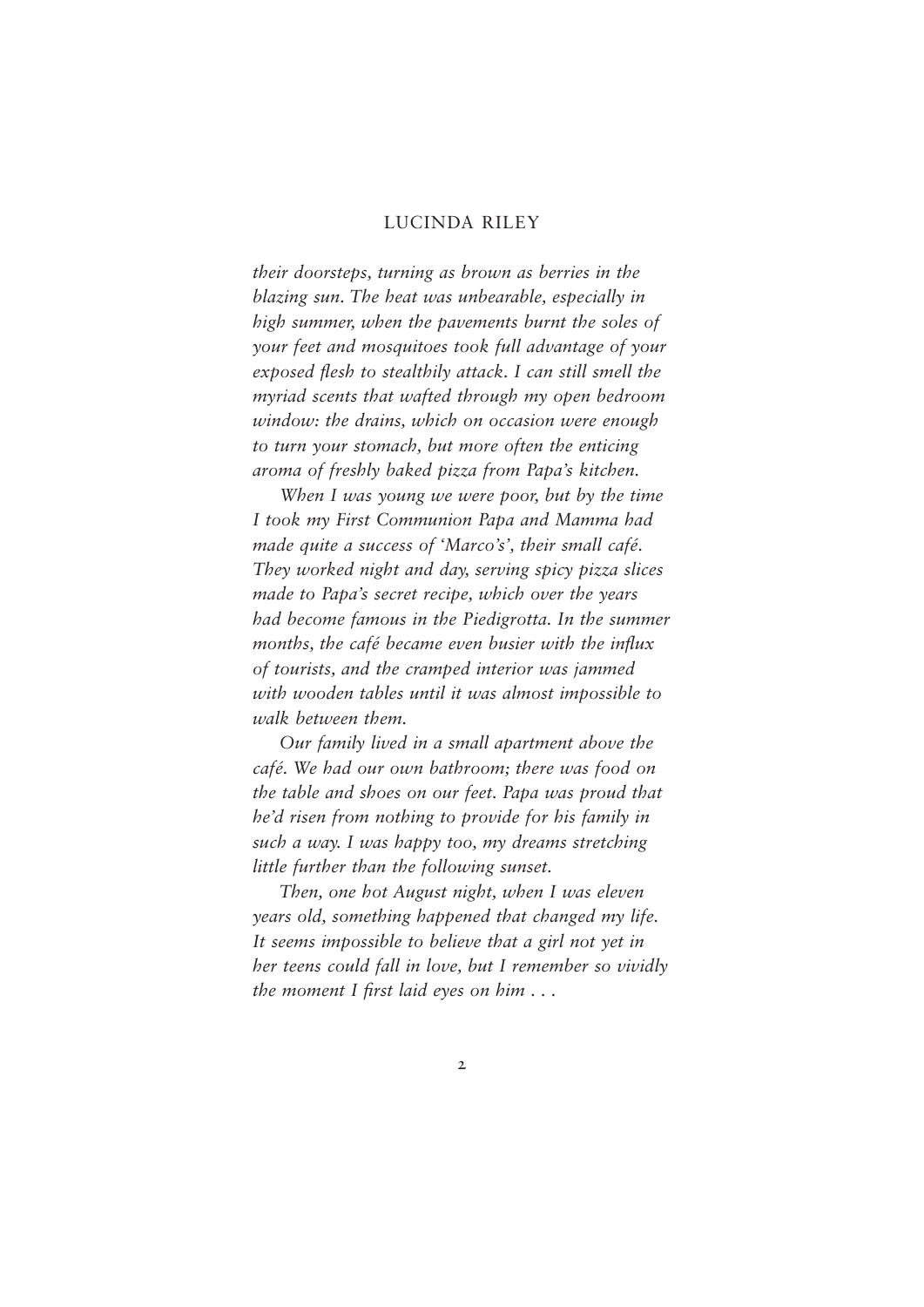# *Naples, Italy, August 1966*

Rosanna Antonia Menici held on to the washbasin and stood on her tiptoes to look in the mirror. She had to lean a little to the left because there was a crack in it that distorted her facial features. This meant she could see only half of her right eye and cheekbone and none of her chin; she was still too short to see that, even standing on her toes.

'Rosanna! Will you come out of the bathroom!'

Sighing, Rosanna let go of the basin, walked across the black linoleum floor and unlocked the door. The handle turned immediately, the door opened and Carlotta brushed roughly past her.

'Why do you lock the door, you silly child! What have you to hide?' Carlotta turned on the bath taps, then pinned her long, dark, curly hair expertly on top of her head.

Rosanna shrugged sheepishly, wishing that God had made her as lovely as her older sister. Mamma had told her that God gave everyone a different gift and Carlotta's was her beauty. She watched humbly as Carlotta removed her bathrobe, revealing her perfect body with its lush creamy skin,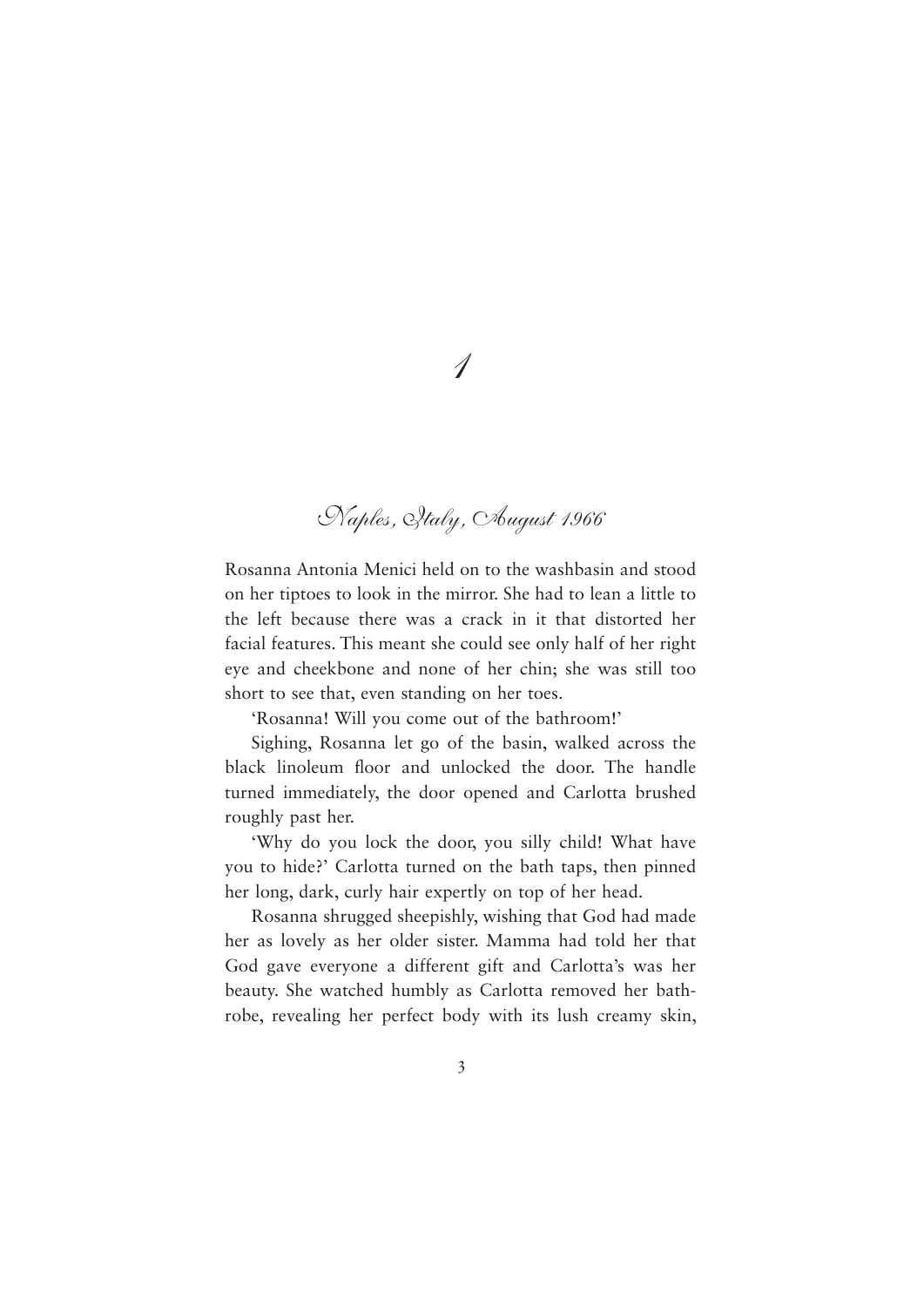full breasts and long, tapered legs. Everyone who came into the café praised Mamma and Papa's beautiful daughter, and said how she would one day make a good match for a rich man.

Steam began to rise in the small bathroom as Carlotta turned off the taps and climbed into the water.

Rosanna perched herself on the edge of the bath. 'Is Giulio coming tonight?' she asked her sister.

'Yes. He will be there.'

'Will you marry him, do you think?'

Carlotta began to soap herself. 'No, Rosanna, I will not marry him.'

'But I thought you liked him?'

'I do like him, but I don't . . . oh, you are too young to understand.'

'Papa likes him.'

'Yes, I know Papa likes him. He's from a rich family.' Carlotta raised an eyebrow and sighed dramatically. 'But he bores me. Papa would have me walking down the aisle with him tomorrow if he could, but I want to have some fun first, enjoy myself.'

'But I thought being married was fun?' persisted Rosanna. 'You can wear a pretty wedding dress and get lots of presents and your own apartment and—'

'A brood of screaming children and a thickening waistline,' finished Carlotta, idly tracing the slender contours of her own body with the soap as she spoke. Her dark eyes flickered in Rosanna's direction. 'What are you staring at? Go away, Rosanna, and let me have ten minutes' peace. Mamma needs your help downstairs. And close the door behind you!'

Without replying, Rosanna left the bathroom and walked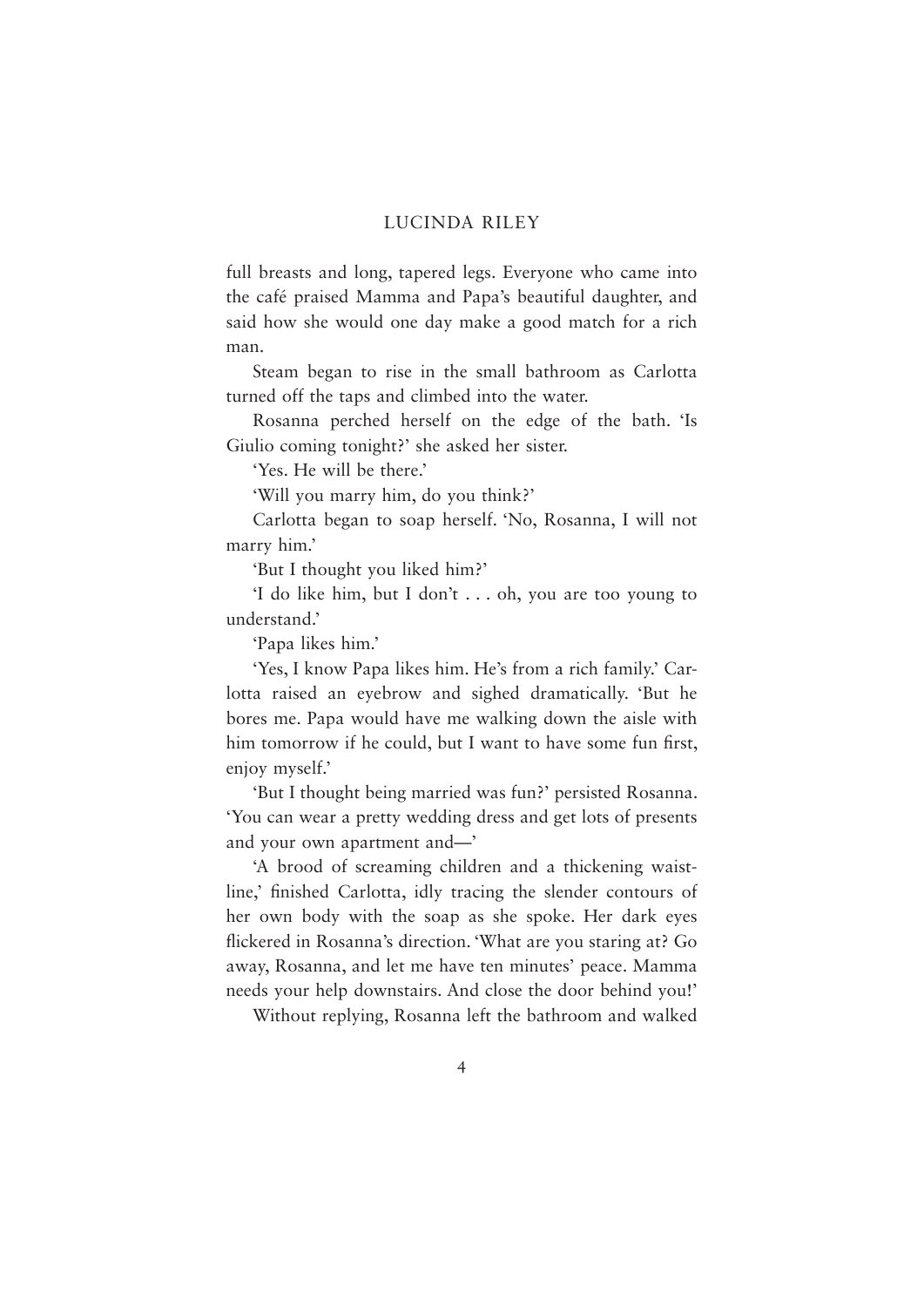*The Italian Girl*

down the steep wooden stairs. She opened the door at the bottom of the stairs and entered the café. The walls had recently been whitewashed and a painting of the Madonna hung next to a poster of Frank Sinatra over the bar at the back of the room. The dark wooden tables were polished to a sheen and candles had been placed in empty wine bottles on top of each one.

'There you are! Where have you been? I've called and called you. Come and help me hang this banner.' Antonia Menici was standing on a chair, holding one end of the brightly coloured material. The chair was wobbling precariously under her considerable weight.

'Yes, Mamma.' Rosanna pulled another wooden chair out from under one of the tables and dragged it across to the arch in the centre of the café.

'Hurry up, child! God gave you legs to run, not to crawl like a snail!'

Rosanna took hold of the other end of the banner, then stood on the chair.

'Put that loop on the nail,' instructed Antonia.

Rosanna did so.

'Now, come help your mamma down so we can see if we have it straight.'

Rosanna descended from her own chair, then hurried to help Antonia safely to the ground. Her mamma's palms were wet, and Rosanna could see beads of sweat on her forehead.

'*Bene, bene*.' Antonia stared up at the banner with satisfaction.

Rosanna read the words out loud: '"Happy Thirtieth Anniversary – Maria and Massimo!"'

Antonia put her arms round her daughter and gave her a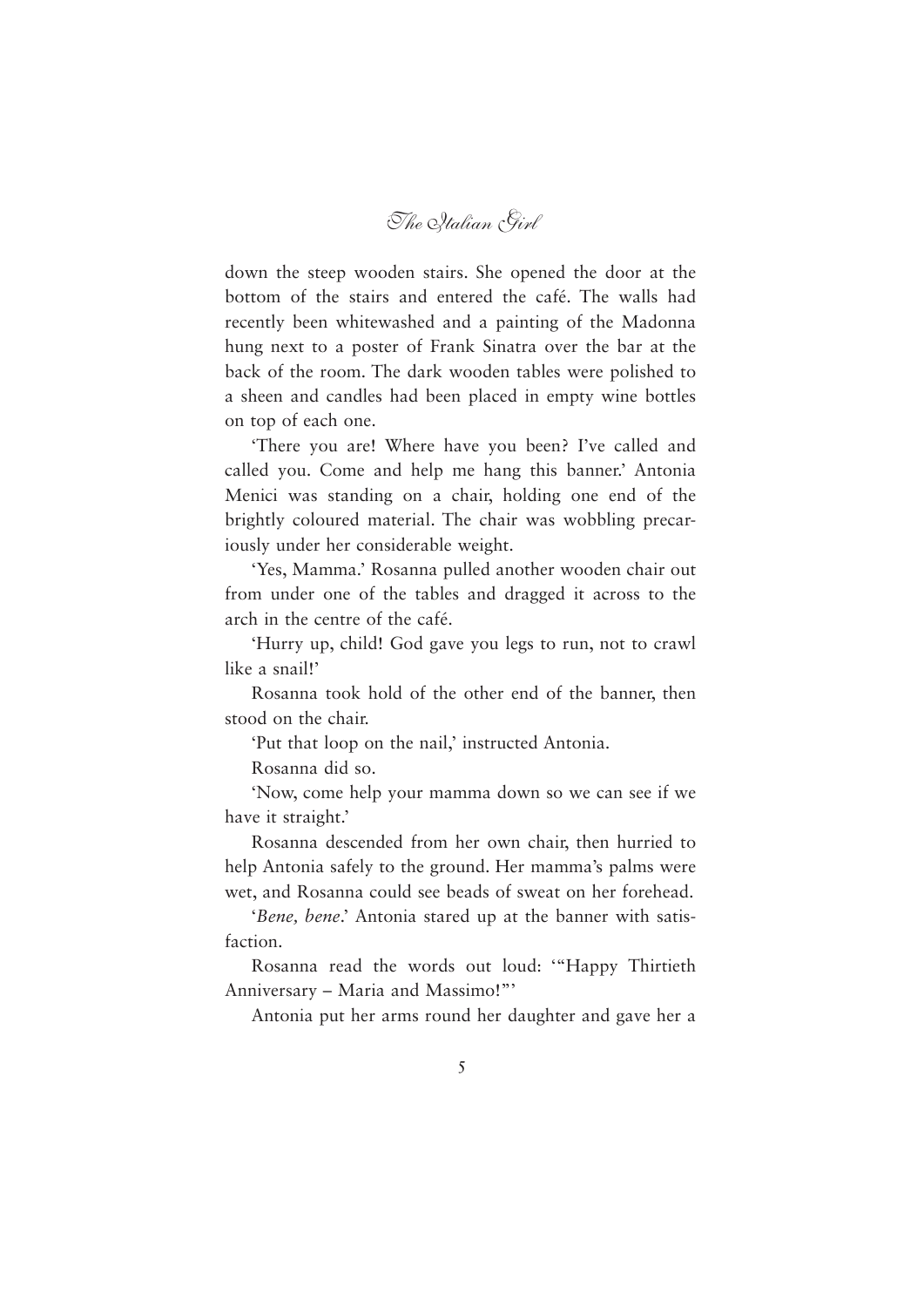rare hug. 'Oh, it will be such a surprise! They think they are coming here for supper with just your papa and me. I want to watch their faces when they see all their friends and relatives.' Her round face beamed with pleasure. She let go of Rosanna, sat down on the chair and wiped her forehead with a handkerchief. Then she leant forward and beckoned Rosanna towards her. 'Rosanna, I shall tell you a secret. I have written to Roberto. He's coming to the party, all the way from Milan. He will sing for his mamma and papa, right here in Marco's! Tomorrow, we will be the talk of the Piedigrotta!'

'Yes, Mamma. He is a crooner, isn't he?'

'Crooner? What blasphemous words you speak! Roberto Rossini is not a crooner, he is a student at the *scuola di musica* of La Scala in Milan. One day he will be a great opera singer and perform on the stage of La Scala itself.'

Antonia clasped her hands to her bosom and looked, to Rosanna, exactly as she did when she was praying at Mass in church.

'Now, go and help Papa and Luca in the kitchen. There's still much to do before the party and I'm going to Signora Barezi's to have my hair set.'

'Will Carlotta come and help me too?' asked Rosanna.

'No. She's coming to Signora Barezi's with me. We must both look our best for this evening.'

'What shall I wear, Mamma?'

'You have your pink church dress, Rosanna.'

'But it's too small. I'll look silly,' she said, pouting.

'You will not! Vanity is a sin, Rosanna. God will come in the night and pull out all your hair if he hears your vain thoughts. You'll wake up in the morning bald, just as Signora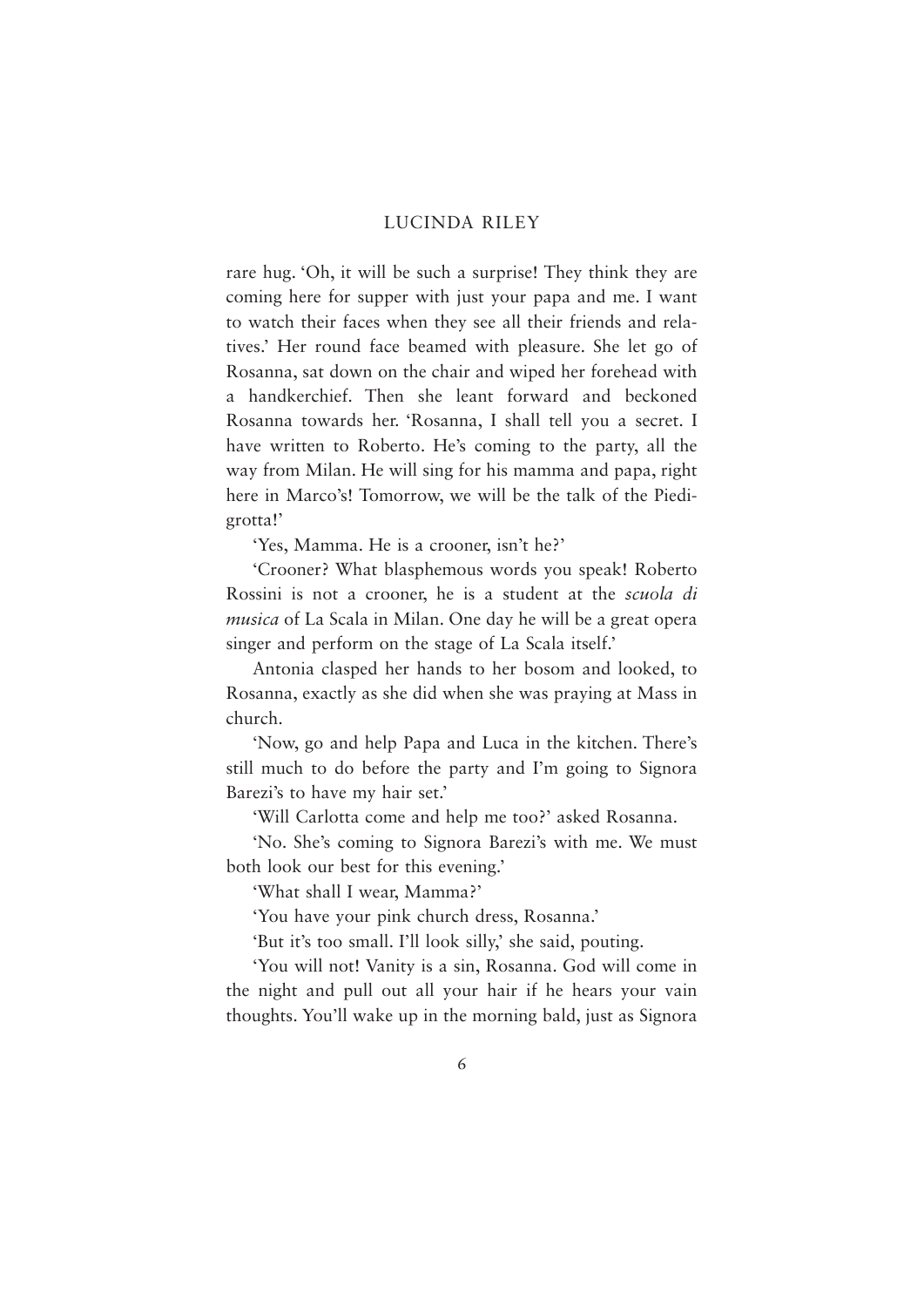*The Italian Girl*

Verni did when she left her husband for a younger man! Now, get along with you to the kitchen.'

Rosanna nodded and walked off towards the kitchen wondering why Carlotta hadn't yet lost all her hair. The intense heat assailed her as she opened the door. Marco, her papa, was preparing dough for the pizzas at the long wooden table. Marco was thin and wiry, the polar opposite to his wife, his bald head glistening with sweat as he worked. Luca, her tall, dark-eyed older brother, was stirring an enormous, steaming pan on top of the stove. Rosanna watched for a moment, mesmerised, as Papa expertly twirled the dough on his fingertips above his head, then slapped it down on the table in a perfectly formed circle.

'Mamma sent me in to help.'

'Dry those plates on the drainer and stack them on the table.' Marco did not pause in his task as he rapped out the order.

Rosanna looked at the mountain of plates and, nodding resignedly, pulled a clean cloth out of a drawer.

#### 'How do I look?'

Carlotta paused dramatically by the door as the rest of her family stared at her in admiration. She was wearing a new dress made from a soft lemon satin, with a plunging bodice and a skirt which tapered tightly over her thighs, stopping just above her knees. Her thick black hair had been set, and hung in ebullient, glossy curls to her shoulders.

'*Bella, bella!*' Marco held out his hand to Carlotta as he walked across the café. She took it as she stepped down onto the floor.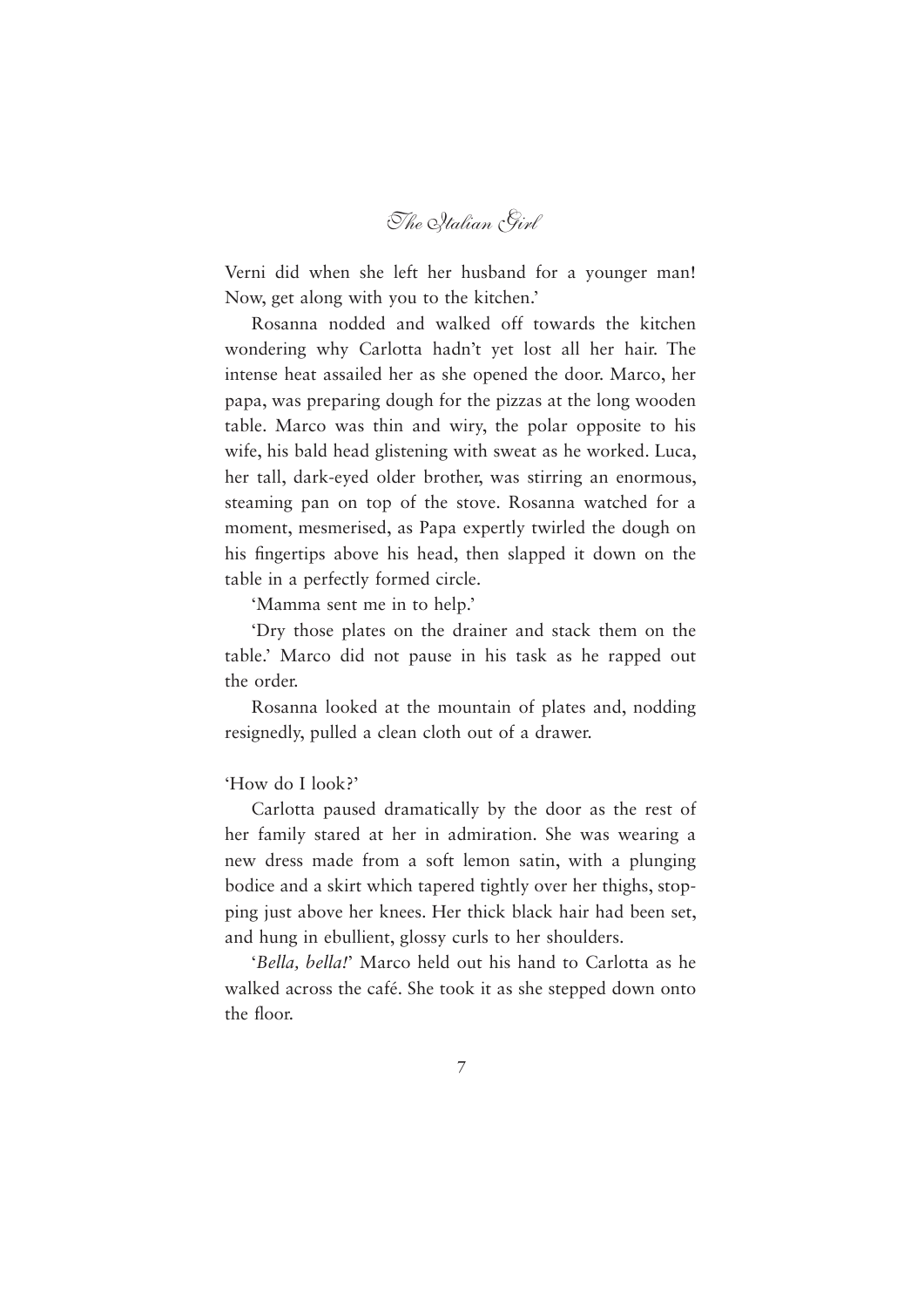'Giulio, does my daughter not look beautiful?' asked Marco.

The young man rose from the table and smiled shyly, his boyish features seemingly at odds with his well-muscled frame.

'Yes,' Giulio agreed. 'She is as lovely as Sophia Loren in *Arabesque*.'

Carlotta walked towards her boyfriend and planted a light kiss on his tanned cheek. 'Thank you, Giulio.'

'And doesn't Rosanna look pretty too?' said Luca, smiling at his sister.

'Of course she does,' said Antonia briskly.

Rosanna knew Mamma was lying. The pink dress, which had once looked so well on Carlotta, made her own skin seem sallow, and her tightly plaited hair made her ears look larger than ever.

'We shall have a drink before the guests arrive,' Marco said, brandishing a bottle of jewel-bright Aperol liqueur. He opened it with a flourish and poured out six small glasses.

'Even me, Papa?' Rosanna asked.

'Even you.' Marco nodded to her as he handed everyone a glass. 'May God keep us all together, protect us from the evil eye and make this day special for our best friends, Maria and Massimo.' Marco lifted his glass and drained it in one go.

Rosanna took a small sip and almost choked as the fiery, bitter-orange liquid hit the back of her throat.

'Are you all right, *piccolina*?' asked Luca, patting her on the back.

She smiled up at him. 'Yes, Luca.'

Her brother took her hand in his and bent down to whis-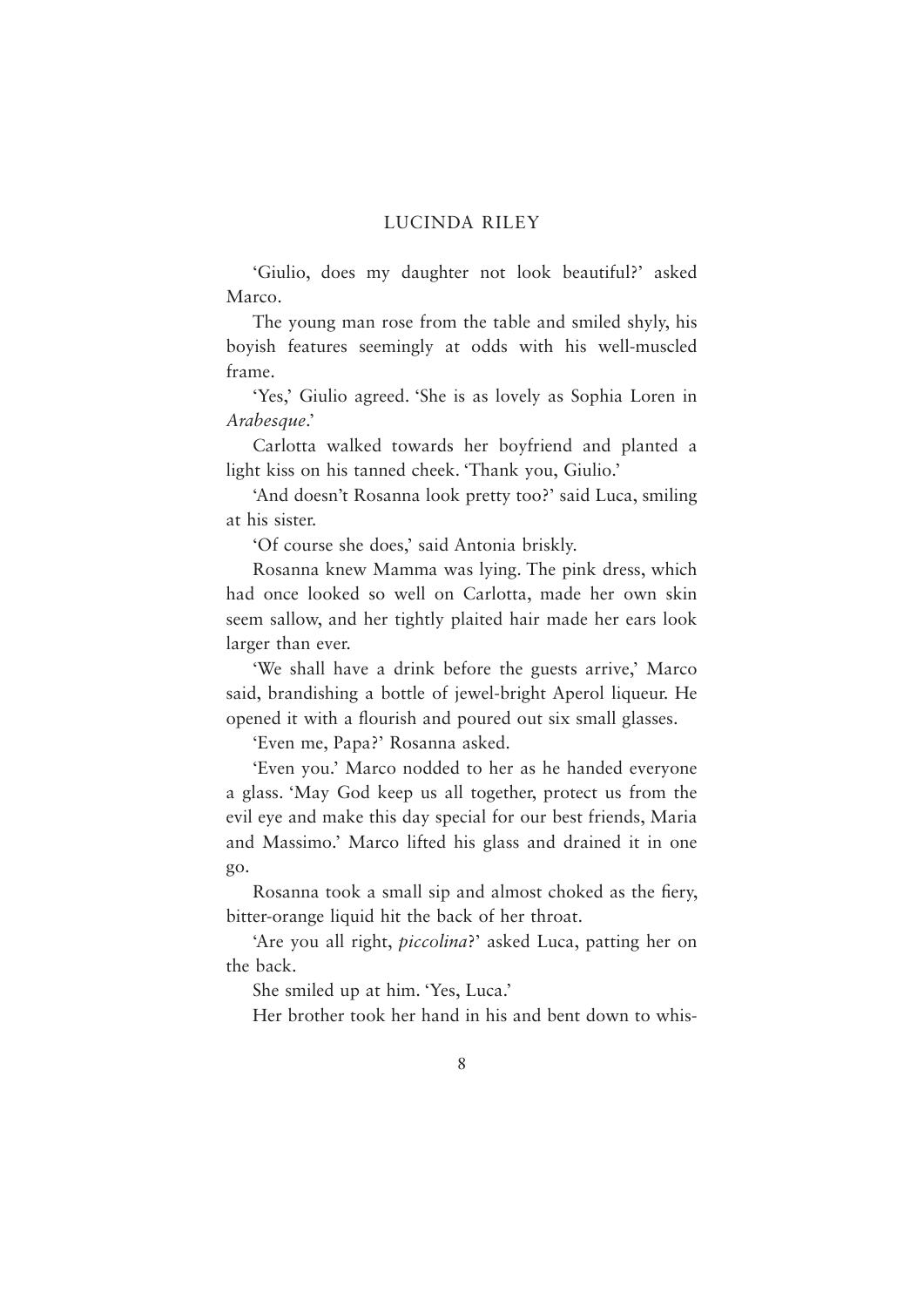*The Italian Girl*

per in her ear. 'One day, you will be far more beautiful than our sister.'

Rosanna shook her head vehemently. 'No, Luca, I won't. But I don't mind. Mamma says I have other gifts.'

'Of course you do.' Luca wrapped his arms round his sister's thin body and hugged her to him.

'*Mamma mia!* Here are the first guests. Marco, bring in the Prosecco. Luca, go check the food, quickly!' Antonia straightened her dress and advanced towards the door.

Rosanna sat at a corner table and watched as the café began to fill up with friends and relatives of the guests of honour. Carlotta was smiling and tossing her hair as she stood at the centre of a group of young men. Giulio looked on jealously from a seat in the corner.

Then a hush fell over the café and every head turned towards the figure in the doorway.

He stood, towering over Antonia, then bent to kiss her on both cheeks. Rosanna stared at him. She had never thought to describe a man as beautiful before, but could summon no other word for him. He was very tall and broad-shouldered, his physical strength evident in the muscles of his forearms, which were clearly visible beneath the short sleeves of his shirt. His hair was as sleek and black as a raven's wing, combed back from his forehead to emphasise the finely chiselled planes of his face. Rosanna could not see what colour his eyes were, but they were large and liquid and his lips were full, yet firm and masculine in contrast to his skin, which was unusually pale for a Neapolitan.

Rosanna experienced a strange sensation in the pit of her stomach, the same fluttering feeling she had before a spelling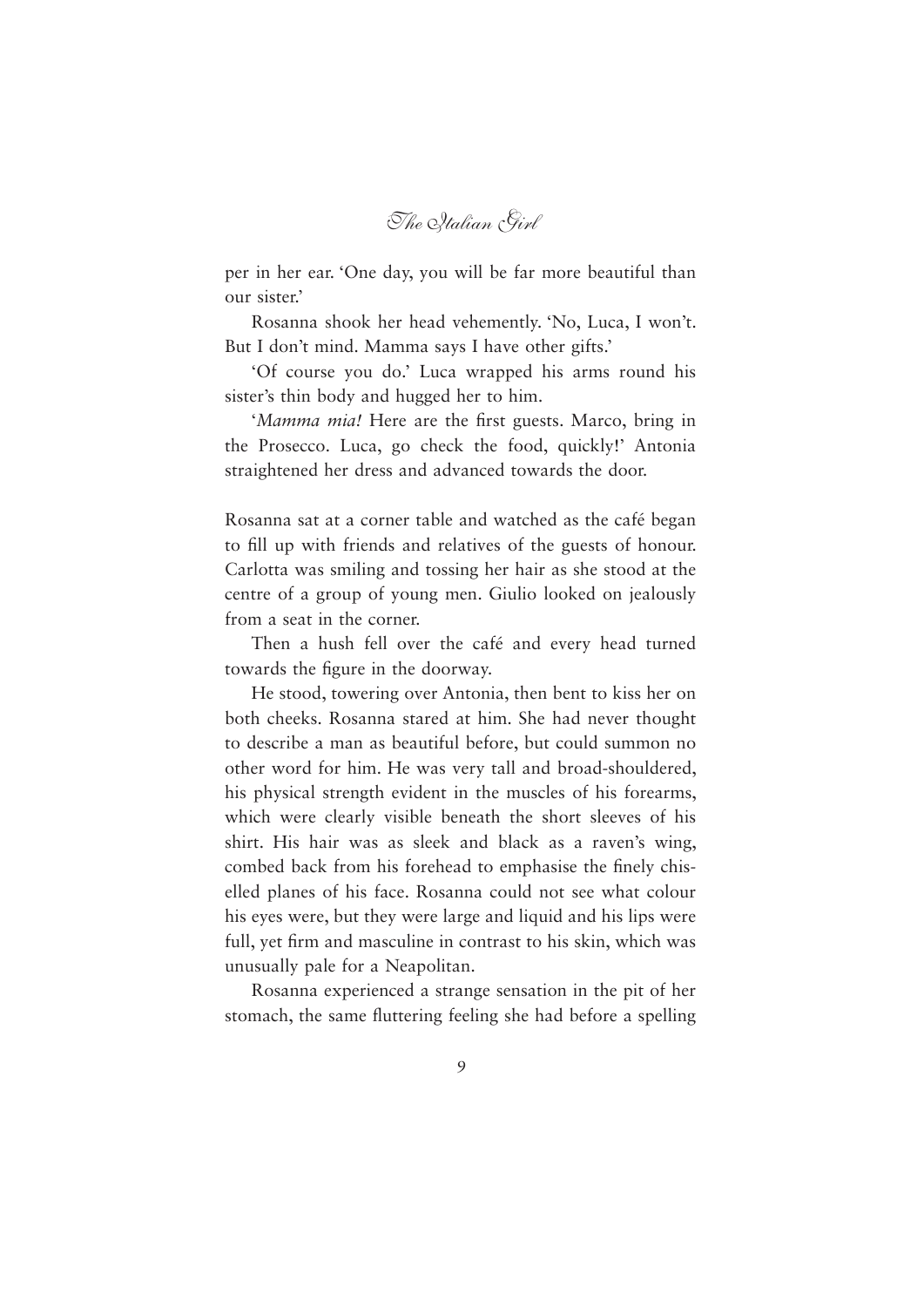test at school. She glanced across at Carlotta. She too was staring at the figure at the door.

'Roberto, welcome.' Marco signalled for Carlotta to follow him as he pushed through the crowd towards the door. He kissed Roberto on both cheeks. 'I am so happy you have honoured us by coming here tonight. This is Carlotta, my daughter. I think she has grown up since last you saw her.'

Roberto looked Carlotta up and down. 'Yes, Carlotta, you have grown up,' he agreed.

He spoke in a deep, musical voice that caused Rosanna's butterflies to flutter round her stomach once again.

'And what of Luca, and . . . er . . . ?'

'Rosanna?' answered Papa.

'Of course, Rosanna. She was only a few months old when I last saw her.'

'They're both well and . . .' Marco stopped as he glanced beyond Roberto to two figures making their way up the cobbled street. 'Hush, everybody, it's Maria and Massimo!'

The assembled company immediately became silent, and a few seconds later, the door opened. Maria and Massimo stood at the entrance to the café, staring in surprise at the sea of familiar faces in front of them.

'Mamma! Papa!' Roberto stepped forward and embraced his parents. 'Happy anniversary!'

'Roberto!' Maria's eyes brimmed with tears as she hugged her son to her. 'I cannot believe it, I cannot believe it,' she repeated over and over.

'More Prosecco for everyone!' said Marco, grinning from ear to ear at the coup they had managed to pull off.

Rosanna helped Luca and Carlotta pass round the sparkling wine until everyone had a glass.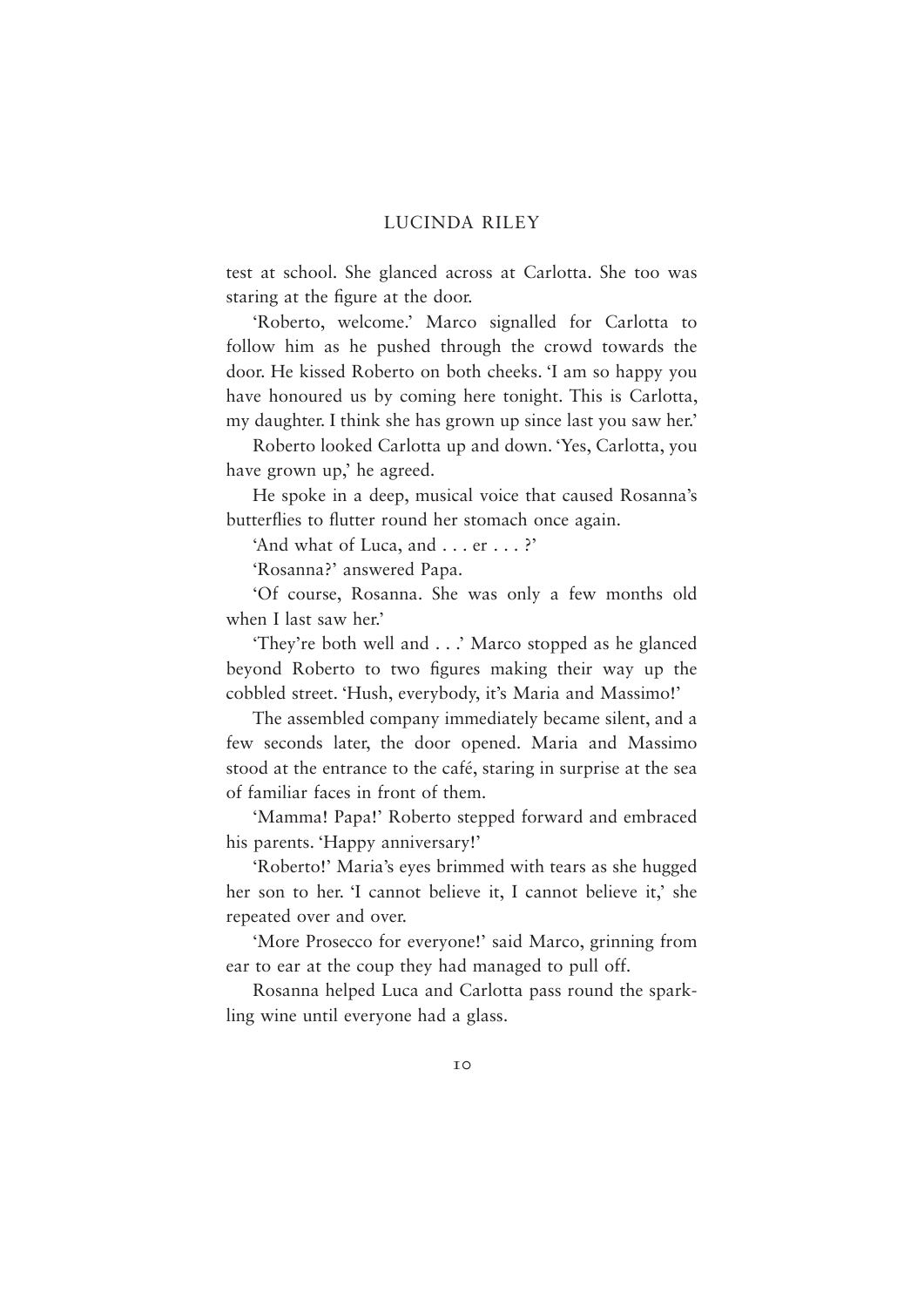*The Italian Girl*

'A little quiet, please.' Marco clapped his hands. 'Roberto wishes to speak.'

Roberto climbed onto a chair and smiled down at the guests. 'Today is a very special occasion. My beloved mamma and papa are celebrating their thirtieth wedding anniversary. As everyone knows, they have lived here in the Piedigrotta all their lives, making a success of their bakery and amassing a multitude of good friends. They're known as much for their kindness as they are for their wonderful bread. Anyone with a problem knows they will always find a sympathetic ear and sound advice behind the counter of Massimo's. They've been the most loving parents I could have wished for . . .' Roberto's own eyes were moist as he watched his mamma wipe away a further tear. They sacrificed much to send me away to the best music school in Milan so I could train to become an opera singer. Well, my dream is beginning to come true. I hope it won't be long before I am singing at La Scala itself. And it's all thanks to them. Let us toast to their continued happiness and good health.' Roberto raised his glass. 'To Mamma and Papa – Maria and Massimo.'

'To Maria and Massimo!' chorused the guests.

Roberto stepped down from the chair and fell into his mother's arms amid much cheering.

'Rosanna, come. We must help Papa serve the food,' Antonia said, and ushered Rosanna out of the room and towards the kitchen.

Later, Rosanna watched Roberto as he talked to Carlotta, and then, when Marco had put records on the gramophone brought downstairs from their apartment, she saw how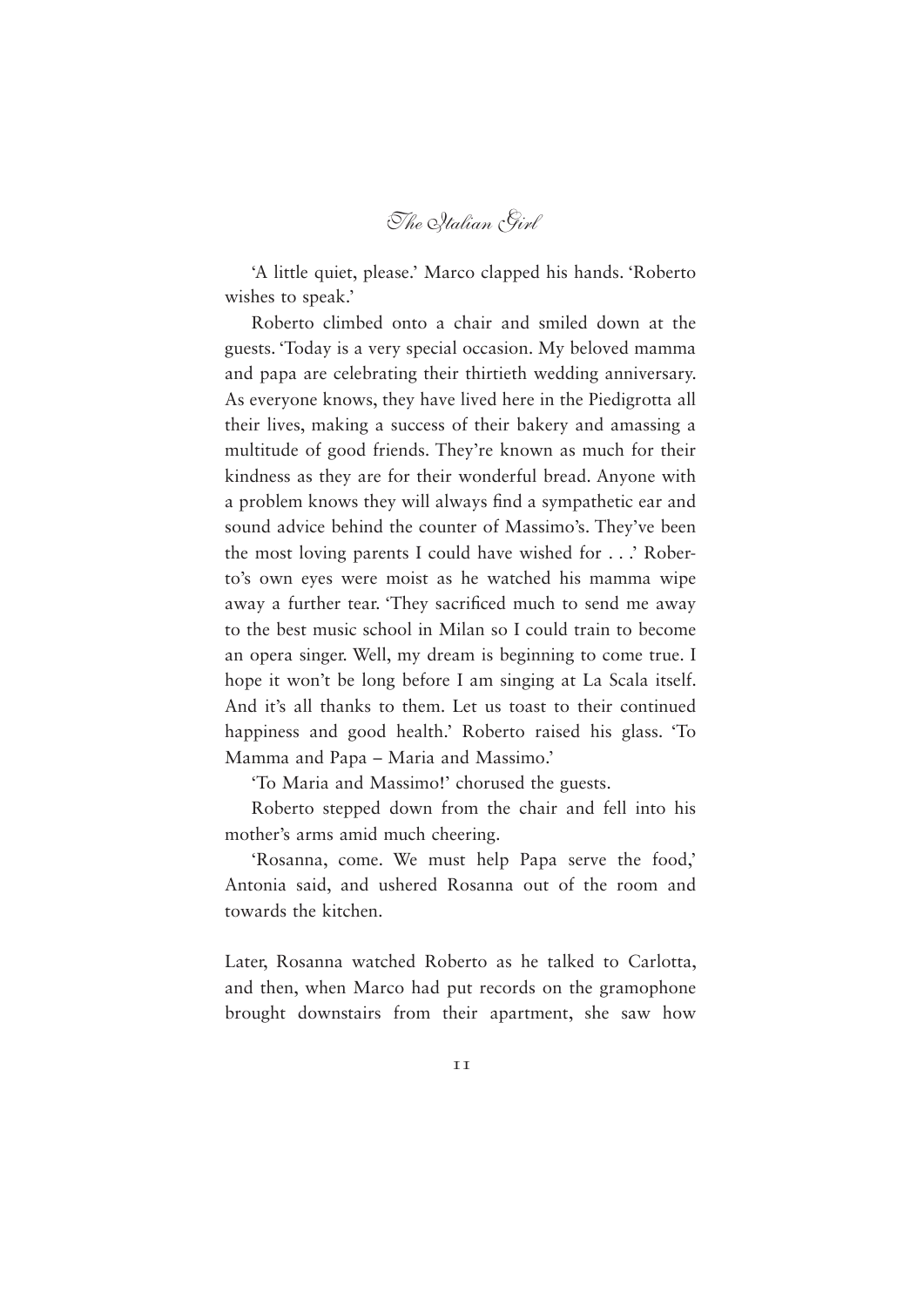Roberto's arms slipped naturally around Carlotta's narrow waist as they danced together.

'They make a handsome pair,' whispered Luca, echoing Rosanna's thoughts. 'Giulio doesn't look pleased, does he?'

Rosanna followed her brother's gaze and saw Giulio still sitting in the corner, watching morosely as his girlfriend laughed happily in Roberto's arms. 'No, he doesn't,' she agreed.

'You would like to dance, *piccolina*?' Luca asked.

Rosanna shook her head, 'No, thank you. I can't dance.'

'Of course you can.' Luca pulled her from her chair and into the crowd of guests who were dancing too.

'Sing for me, Roberto, please,' Rosanna heard Maria ask her son when the record stopped.

'Yes, sing for us, sing for us,' chanted the guests.

Roberto wiped his brow and shrugged his shoulders. 'I will do my best, but it's hard without accompaniment. I shall sing "*Nessun dorma*".'

Silence descended as he began to sing.

Rosanna stood spellbound and listened to the magical sound of Roberto's voice. As it ascended towards the climax and he stretched out his hands, he looked as if he were reaching towards her.

And that was the moment she knew she loved him.

There was thunderous applause, but Rosanna could not clap. She was too busy searching for her handkerchief to wipe away the involuntary tears that had trickled down her face.

'Encore! Encore!' everyone cried.

Roberto shrugged his shoulders and smiled. 'Forgive me, ladies and gentlemen, but I must save my voice.' There was a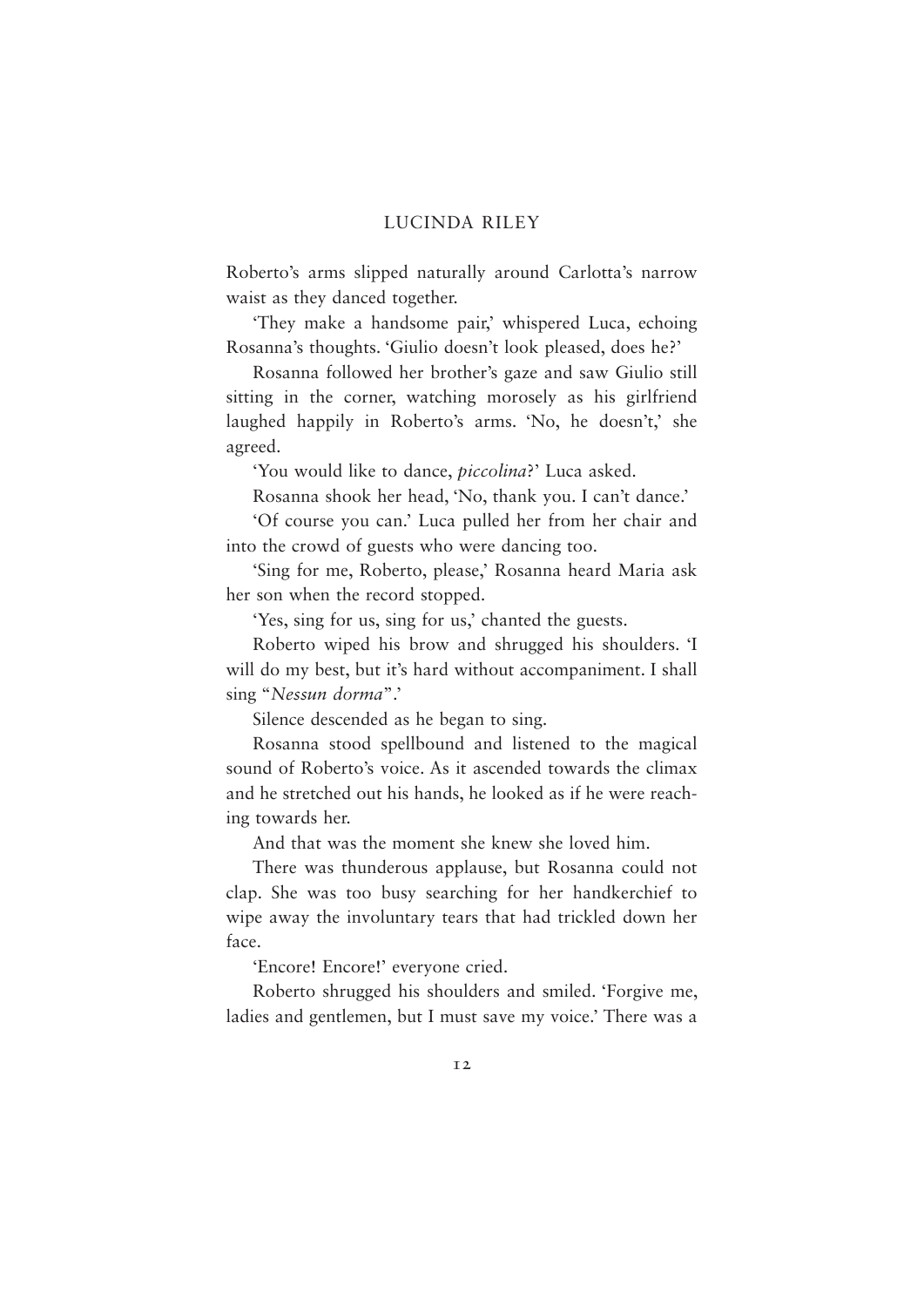*The Italian Girl*

murmur of disappointment in the room as he resumed his place by Carlotta's side.

'Then Rosanna shall sing "Ave Maria",' said Luca. 'Come, *piccolina*.'

Rosanna shook her head violently and remained rooted to the spot, a look of horror on her face.

'Yes!' Maria clapped her hands. 'Rosanna has such a sweet voice, and it would mean much to me to hear her sing my favourite prayer.'

'No, please, I . . .' But Rosanna was swept up in Luca's arms and placed on a chair.

'Sing as you always do for me,' whispered Luca gently to her.

Rosanna looked at the sea of faces smiling indulgently up at her. She took a deep breath and automatically opened her mouth. At first, her voice was small, barely more than a whisper; but as she began to forget her nervousness and lose herself in the music, her voice grew stronger.

Roberto, whose eyes had been preoccupied with Carlotta's ample cleavage, heard the voice and looked up in disbelief. Surely such a pure, perfect sound could not be coming from the skinny little girl in the dreadful pink dress? But as he watched Rosanna, he no longer saw her sallow skin, or the way she seemed to be all arms and legs. Instead, he saw her huge, expressive brown eyes and noticed a hint of colour appear in her cheeks as her exquisite voice soared to a crescendo.

Roberto knew he was not listening to a schoolgirl perform her party piece. The ease with which she assailed the notes, her natural control and her obvious musicality were gifts that couldn't be taught.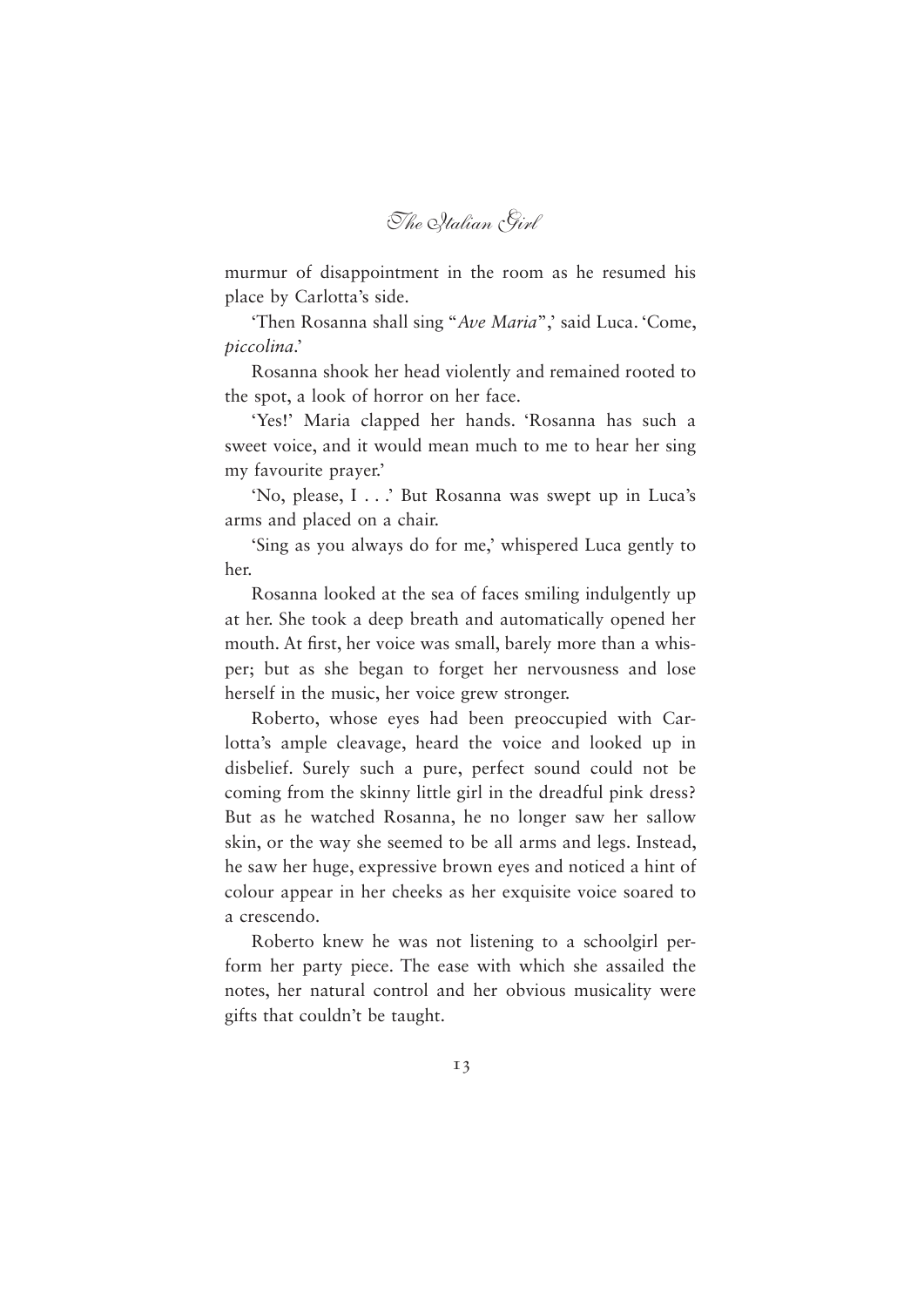'Excuse me,' he whispered to Carlotta, as applause rang round the room. He crossed the café to Rosanna, who had just emerged from Maria's enthusiastic embrace.

'Rosanna, come and sit over here with me. I wish to talk to you.' He led her to a chair, then sat down opposite her and took her small hands in his.

'*Bravissima*, little one. You sang that beautiful prayer perfectly. Are you taking lessons?'

Too overwhelmed to look at him, Rosanna stared at the floor and shook her head.

'Then you should be. It's never too early to start. Why, if I had begun earlier, then . . .' Roberto shrugged. 'I shall talk to your papa. There's a teacher here in Naples who used to give me singing lessons. He is one of the best. You must go to him immediately.'

Rosanna raised her eyes sharply and met his gaze for the first time. She saw now that his eyes were a deep, dark blue and full of warmth. 'You think I have a good voice?' she whispered incredulously.

'Yes, little one, better than good. And with lessons, your gift can be encouraged and nurtured. Then one day I can say proudly it was Roberto Rossini who discovered you.' He smiled at her, then kissed her hand.

Rosanna felt as if she might faint with pleasure.

'Her voice is so sweet, is it not, Roberto?' said Maria, appearing behind Rosanna and placing her hand on her shoulder.

'It's more than sweet, Mamma, it . . .' Roberto waved his hands expressively. 'It is a gift from God, like my own.'

'Thank you, Signor Rossini,' was all Rosanna could manage.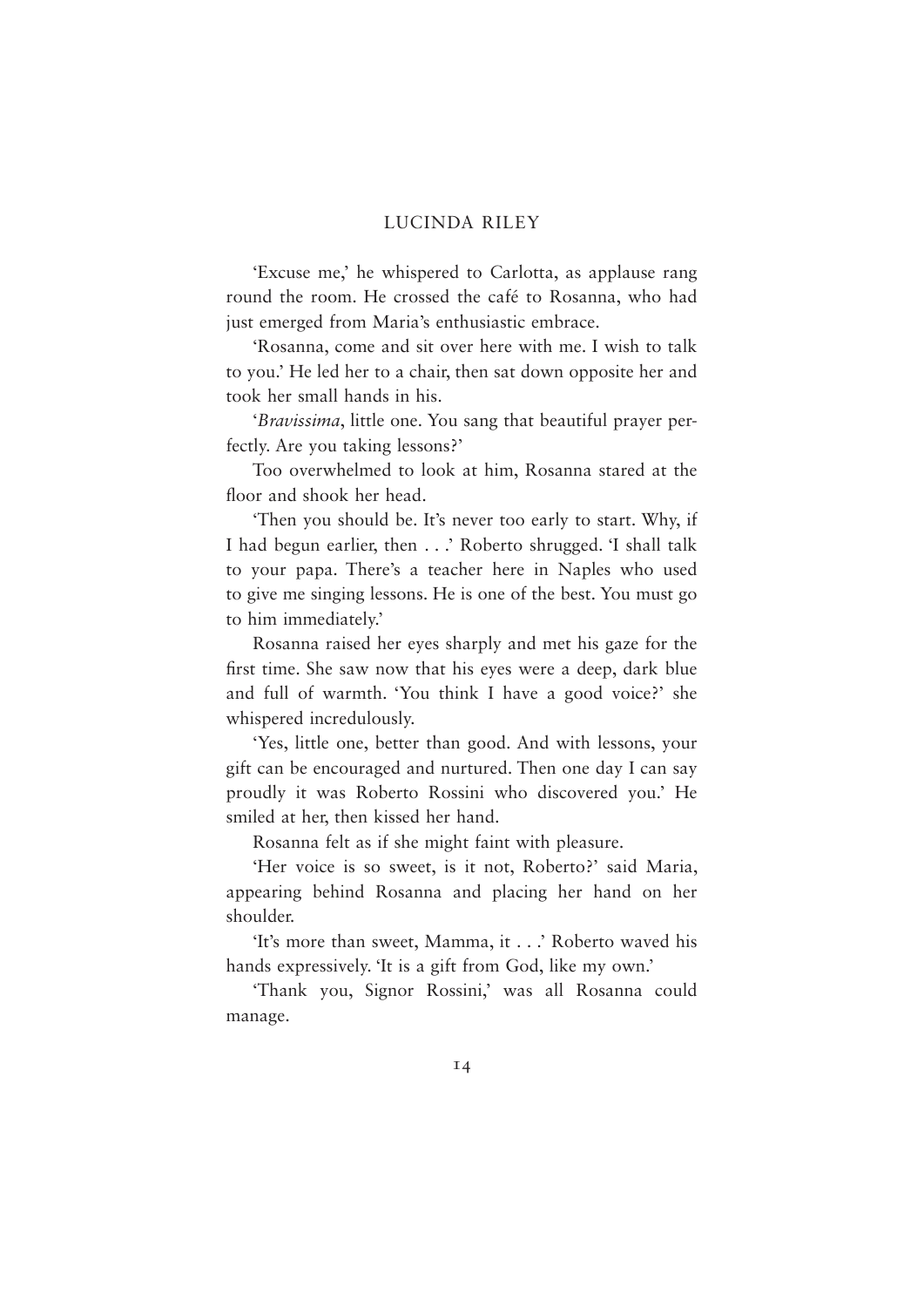*The Italian Girl*

'Now,' said Roberto, 'I shall go and find your papa.'

Rosanna glanced up and saw that several guests were looking at her with the same warmth and admiration usually reserved for Carlotta.

A glow spread through her body. It was the first time in her life that anyone had told her she was special.

At half past ten, the party was still in full swing.

'Rosanna, it's time you went to your bed.' Her mother appeared by her side. 'Go say goodnight to Maria and Massimo.'

'Yes, Mamma.' Rosanna weaved her way carefully through the dancers. 'Goodnight, Maria.' Rosanna kissed her on both cheeks.

'Thank you for singing for me, Rosanna. Roberto is still talking about your voice.'

'Indeed I am.' Roberto appeared behind Rosanna. 'I've given the name and address of the singing teacher to both your papa and Luca. Luigi Vincenzi used to coach at La Scala and a few years ago he retired here to Naples. He's one of the best teachers in Italy and still takes talented pupils. When you see him, say that I sent you.'

'Thank you, Roberto.' Rosanna blushed under his gaze.

'You have a very special gift, Rosanna. You must take care to cherish it. *Ciao*, little one.' Roberto took her hand to his mouth and kissed it. 'We will meet again one day, I am sure of it.'

Upstairs in the bedroom she shared with Carlotta, Rosanna pulled her nightgown over her head, then reached under her mattress and pulled out her diary. Finding the pencil she kept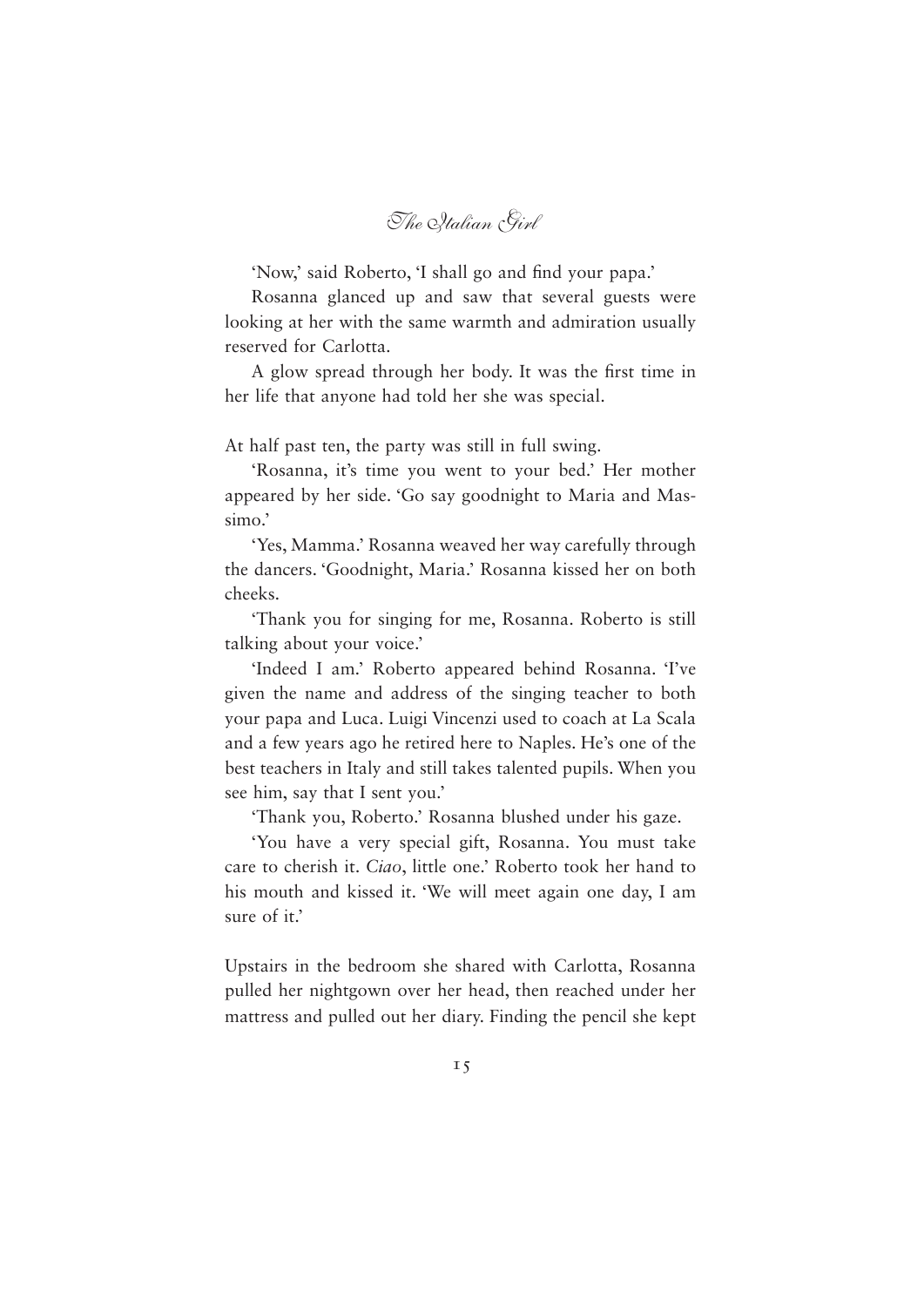in her underwear drawer, she climbed onto the bed and, brow furrowed in concentration, began to write.

'*16th August. Massimo and Maria's party* . . .'

Rosanna chewed the end of her pencil as she tried to remember the exact words Roberto had spoken to her. After carefully writing them down, she smiled in pleasure and closed the diary. Then she lay back on her pillow, listening to the sounds of music and laughter from downstairs.

A few minutes later, unable to sleep, she sat up. And, reopening her diary, picked up her pencil and added another sentence.

'*One day, I will marry Roberto Rossini.*'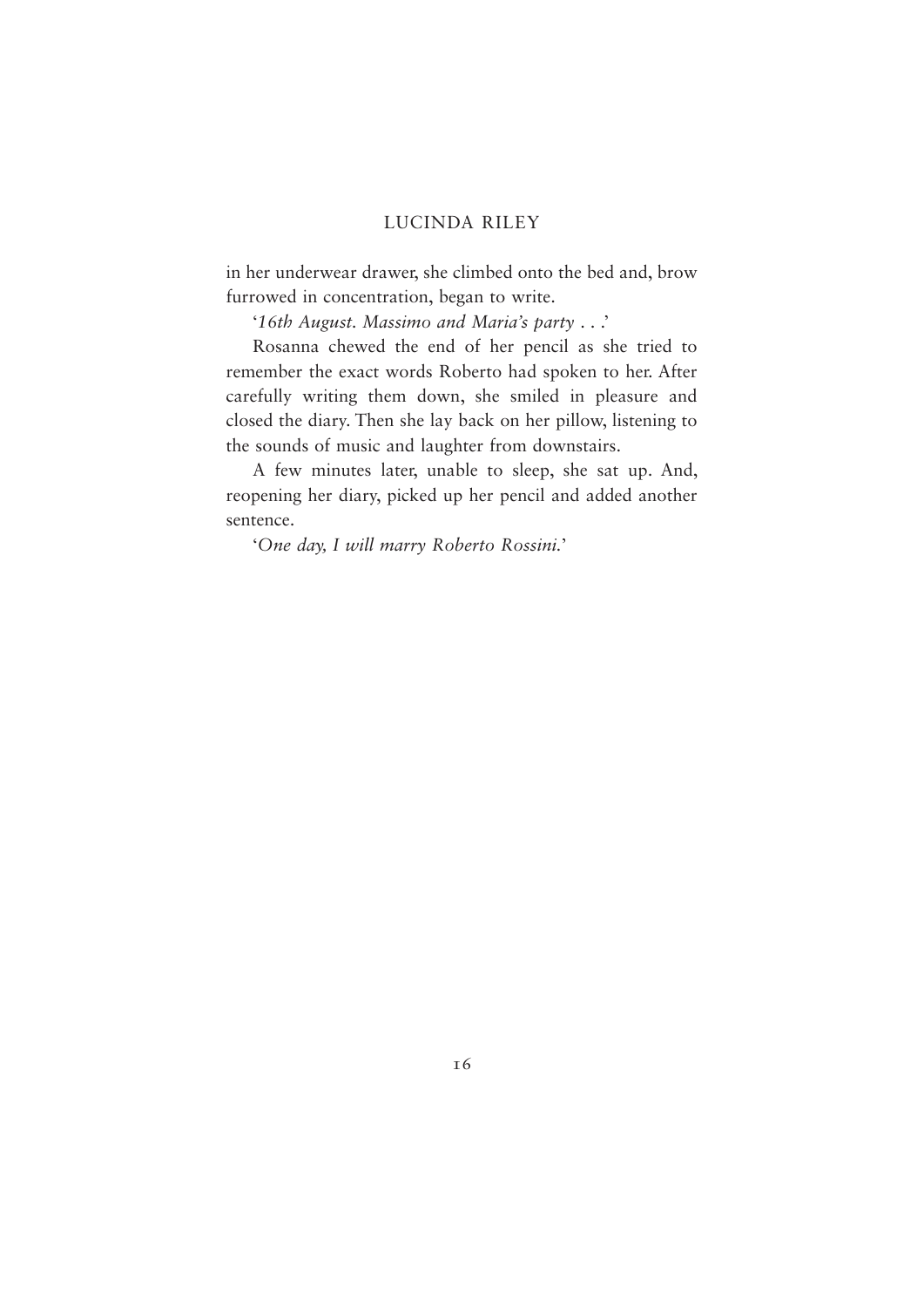Rosanna awoke with a start, opened her eyes and saw it was almost light. She heard the rumbling of the dustcart approaching on its dawn round, then turned over and saw Carlotta sitting on the edge of her bed. Her sister was still wearing her lemon dress, but it was badly crumpled and her hair was hanging dishevelled around her shoulders.

'What time is it?' she asked Carlotta.

'Shh, Rosanna! Go back to sleep. It's still early and you'll wake Mamma and Papa.' Carlotta took off her shoes and unzipped her dress.

'Where have you been?'

'Nowhere,' she shrugged.

'But you must have been *somewhere*, because you're just getting into bed and it's almost morning,' persisted Rosanna.

'Will you hush!' Carlotta looked angry and frightened as she threw her dress onto a chair, then pulled her nightgown down over her head. 'If you tell Mamma and Papa I was in so late, I shall never speak to you again. You must promise me you won't.'

'Only if you tell me where you were.'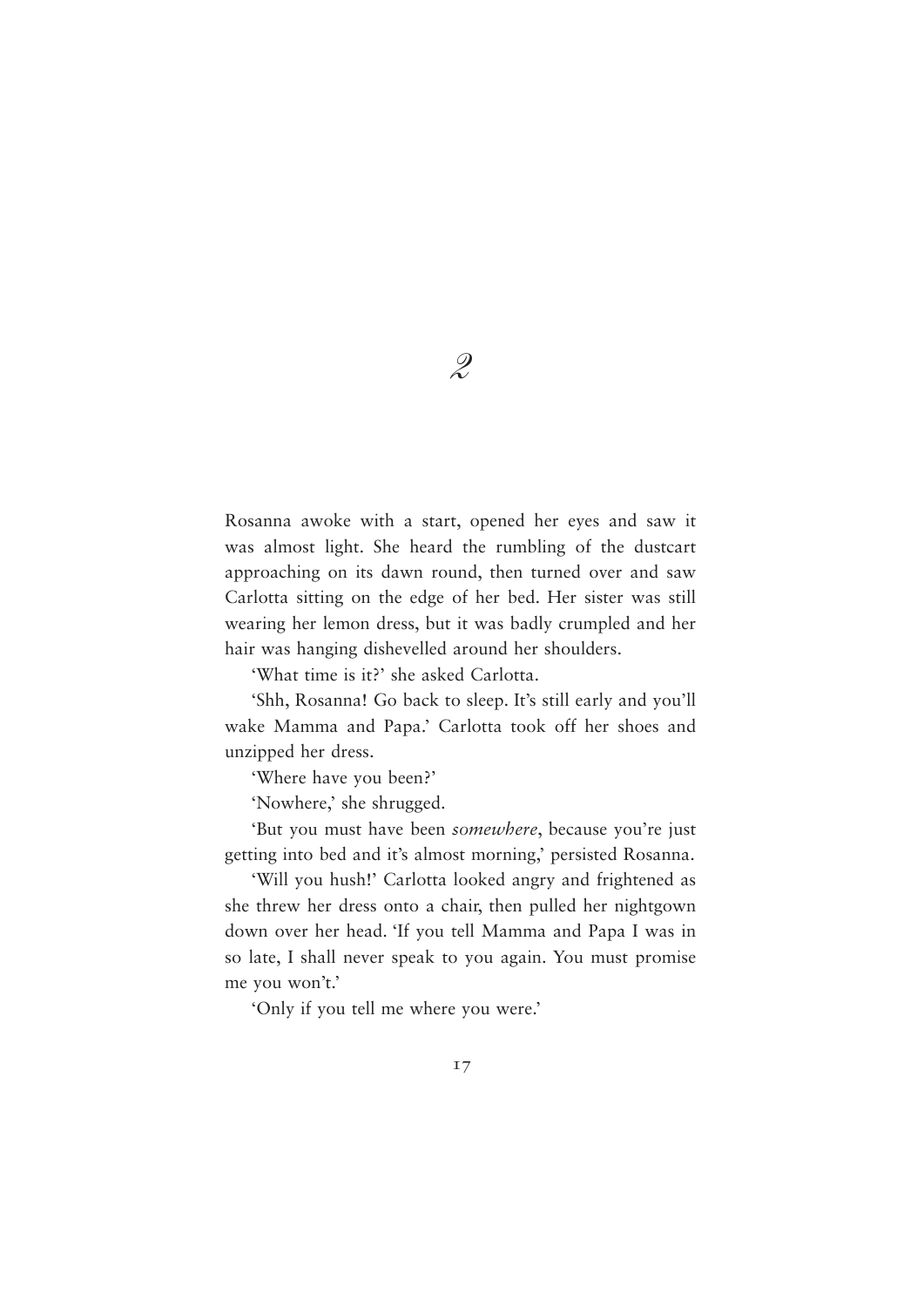'All right!' Carlotta tiptoed across to Rosanna's bed and sat down. 'I was with Roberto.'

'Oh.' Rosanna was puzzled. 'What were you doing?'

'We were . . . walking, just walking.'

'Why did you go for a walk in the middle of the night?'

'You'll understand when you get older, Rosanna,' Carlotta answered abruptly as she moved back to her own bed and climbed under the sheet. 'Now, I've told you. Be quiet and go back to sleep.'

Everyone in the Menici household overslept. When Rosanna arrived downstairs for breakfast, Marco was nursing a terrible hangover at the kitchen table and Antonia was struggling to clear up the mess in the café.

'Come and help, Rosanna, or we shall never be ready to open,' Antonia demanded, as her daughter stood surveying the debris.

'Can I have some breakfast?'

'When we've tidied the café. Here, take this box of rubbish out to the backyard.'

'Yes, Mamma.' Rosanna took the box and carried it through to the kitchen, where her father, looking grey, was rolling pizza dough.

'Papa, did Roberto talk to you about my singing lessons?' she asked him. 'He said he would.'

'Yes, he did.' Marco nodded wearily. 'But Rosanna, he was only being kind. And if he thinks we have the money to send you to a singing teacher on the other side of Naples, then he is deluded.'

'But Papa, he thought . . . I mean, he said I had a gift.'

'Rosanna, you're a little girl who'll grow up to make a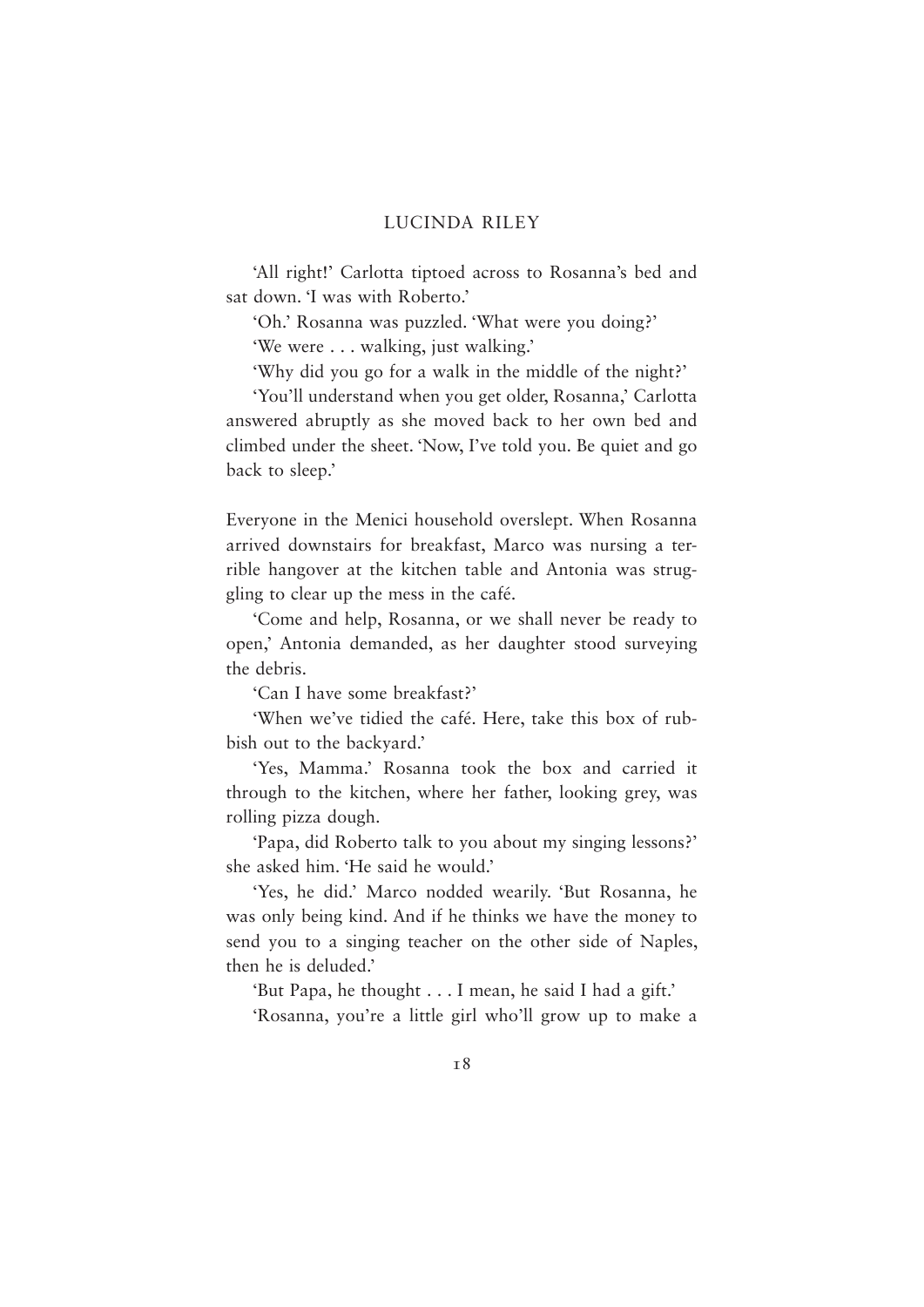*The Italian Girl*

husband a good wife one day. You must learn the gifts of cooking and home-making, not waste your time on fantasy.'

'But . . .' Rosanna's bottom lip trembled. 'I want to be a singer like Roberto.'

'Roberto is a man, Rosanna. He must work. One day, your sweet little voice will help soothe your babies to sleep. That is enough. Now, get that rubbish outside, then come back and help Luca wash the glasses.'

As Rosanna took the box to the dustbins in the yard behind the kitchen, a small tear rolled down her cheek. Nothing had changed. Everything was the same. Yesterday, the best day of her life – when she was somebody special – might as well not have happened.

'Rosanna!' Marco's voice roared from the kitchen. 'Hurry up!'

She wiped her nose on the back of her hand and went back inside, leaving her dreams in the yard with the rubbish.

Later that day, as Rosanna was slowly climbing the stairs to bed, exhausted by long hours of waiting on tables, she felt a hand on her shoulder.

'Why do you look so glum tonight, *piccolina*?'

Rosanna turned and looked at Luca. 'Maybe I'm just tired,' she shrugged.

'But Rosanna, you should be very happy. It's not every young girl that reduces a room of people to tears when she sings.'

'But Luca, I . . .' Rosanna sat down abruptly at the top of the narrow stairs and her brother squeezed in next to her.

'Tell me what it is, Rosanna.'

'I asked Papa about the singing lessons this morning and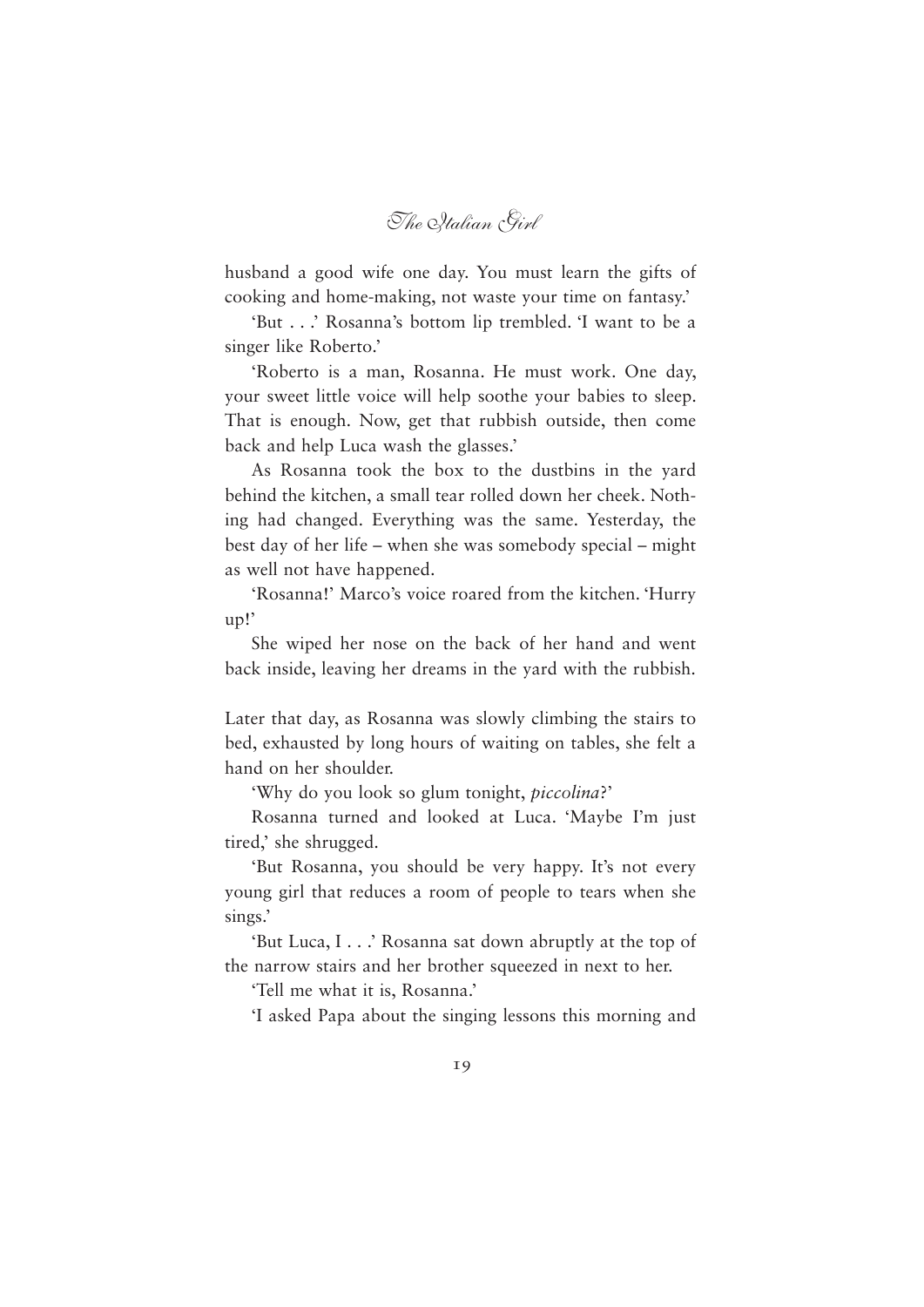he said Roberto was only being kind, that he didn't really believe I could be a singer.'

'Attch!' Luca swore under his breath. 'That isn't true. Roberto told everyone what a beautiful voice you have. You must go to singing lessons with this teacher he suggested.'

'I cannot, Luca. Papa says he hasn't got the money for me to go. I think singing lessons must be very expensive.'

'Oh *piccolina*.' Luca put his arms round his sister's shoulders. 'Why is Papa so blind when it comes to you? Now, if that had been Carlotta, well . . .' Luca sighed. 'Listen, Rosanna, please don't give up hope. Look.' He fumbled in his trouser pocket and pulled out a scrap of paper. 'Roberto gave me the name and address of this teacher too. Never mind what Papa says. *We* will go and see him together, yes?'

'But we have no money to pay, Luca, so there's no point.'

'Don't worry about that yet. Leave it to your big brother.' Luca kissed her on the forehead. 'Sleep well, Rosanna.'

'Goodnight, Luca.'

As Luca made his way down the stairs and through the café, he sighed at the thought of another long night in the kitchen. He knew he should only be grateful he had a more secure future than other young men in Naples, but he found little pleasure in his work. Entering the kitchen, he went over to the table and began chopping a pile of onions, his eyes stinging from the pungent fumes. As he scraped them into the frying pan, he thought about his father's refusal to countenance singing lessons for his little sister. Rosanna had a gift and Luca would be damned if he was going to let her throw it away.

\*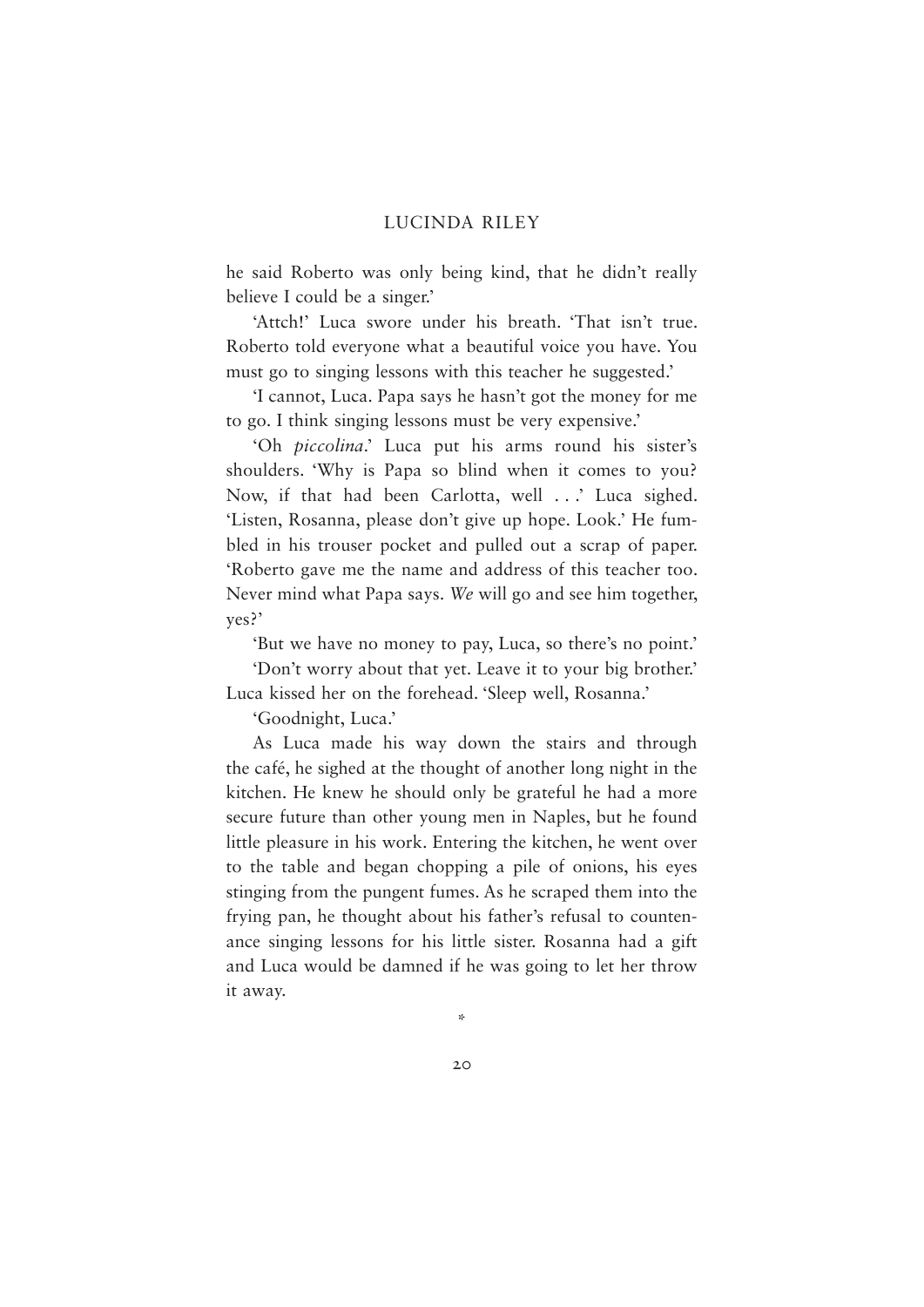*The Italian Girl*

On Luca's next afternoon off from the café, he and Rosanna took a bus up to the exclusive neighbourhood of Posillipo, perched on a hill overlooking the bay of Naples.

'Luca, it's beautiful here! There's so much space! Such cool air!' exclaimed Rosanna as they stepped off the bus. She took a deep breath and exhaled slowly.

'Yes, it's very lovely,' agreed Luca, as he paused to gaze out across the bay. The shimmering azure water was dotted with boats, some plying a trade, others resting in their moorings close to shore. Looking straight ahead, the island of Capri floated like a dream on the horizon. Following the curve of the bay to the left, he could see Mount Vesuvius brooding in the distance on the skyline.

'This is really where Signor Vincenzi lives?' Rosanna turned and looked up at the elegant white villas nestled on the hillside above them. 'My goodness, he must be rich,' she added as they started walking up the winding road.

'I believe his house is one of these,' Luca said as they walked past several grand entrances. He finally stopped in front of the last one.

'Here we are – the Villa Torini. Come, Rosanna.' Luca took his sister's hand and led her up the drive to the bougainvilleacovered porch which housed the front door. Hesitating out of nervousness for a few seconds, he finally rang the bell.

The door eventually opened and a middle-aged maid peered out at them.

'*Sıˉ? Cosa vuoi?* What do you want?'

'We have come to see Signor Vincenzi, signora. This is Rosanna Menici and I am her brother, Luca.'

'Do you have an appointment?'

'No, I . . . but Roberto Rossini—'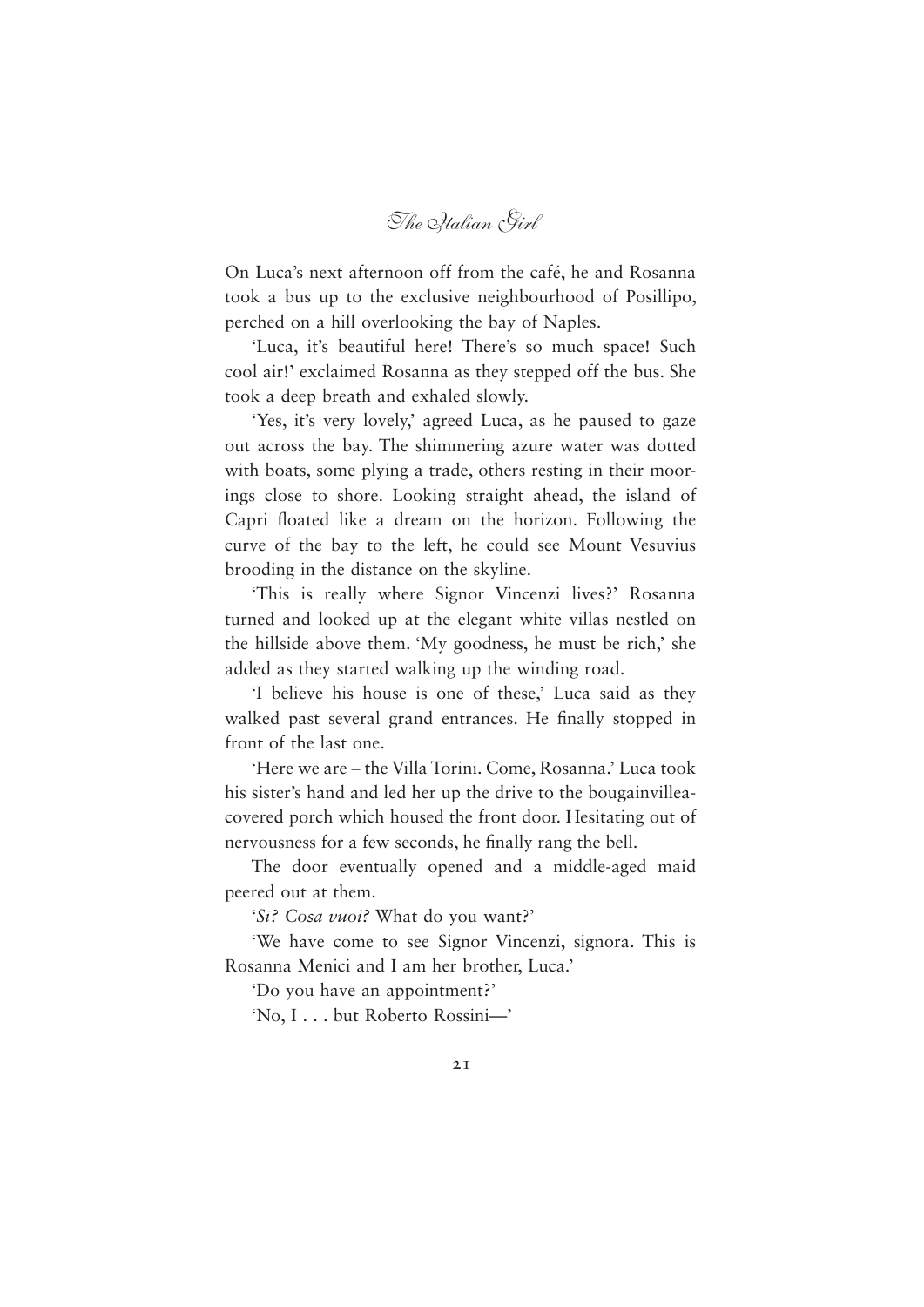'Well, Signor Vincenzi sees no one without an appointment. Goodbye.' The door was closed firmly in their faces.

'Come, Luca, let's go home.' Rosanna pulled nervously at her brother's arm. 'We don't belong here.'

From somewhere inside the villa, the sound of a piano drifted through the air. 'No! We've come all this way and we won't return without Signor Vincenzi hearing you sing. Follow me.' Luca pulled his sister away from the front door.

'Where are we going, Luca? I want to go home,' she pleaded.

'No, Rosanna. Please, trust me.' Luca firmly took hold of Rosanna's arm and followed the sound of the music, which led them around the side of the villa. They found themselves on the corner of a gracious terrace decorated with large clay pots filled with dusty-pink geraniums and deep-purple periwinkles.

'Stay there,' whispered Luca. He crouched down and crawled along the terrace until he came to a pair of French windows, which hung open to let in the afternoon breeze. He peered tentatively inside, then ducked back out of sight.

'He's in there,' Luca whispered as he returned to Rosanna's side. 'Now, sing, Rosanna, sing!'

She stared at him in confusion. 'What do you mean, Luca?'

'Sing "*Ave Maria*" – quickly!'

'I . . .'

'Do it!' he urged her.

Rosanna had never seen her gentle brother so adamant. So, she opened her mouth where she stood and did as he had asked.

\*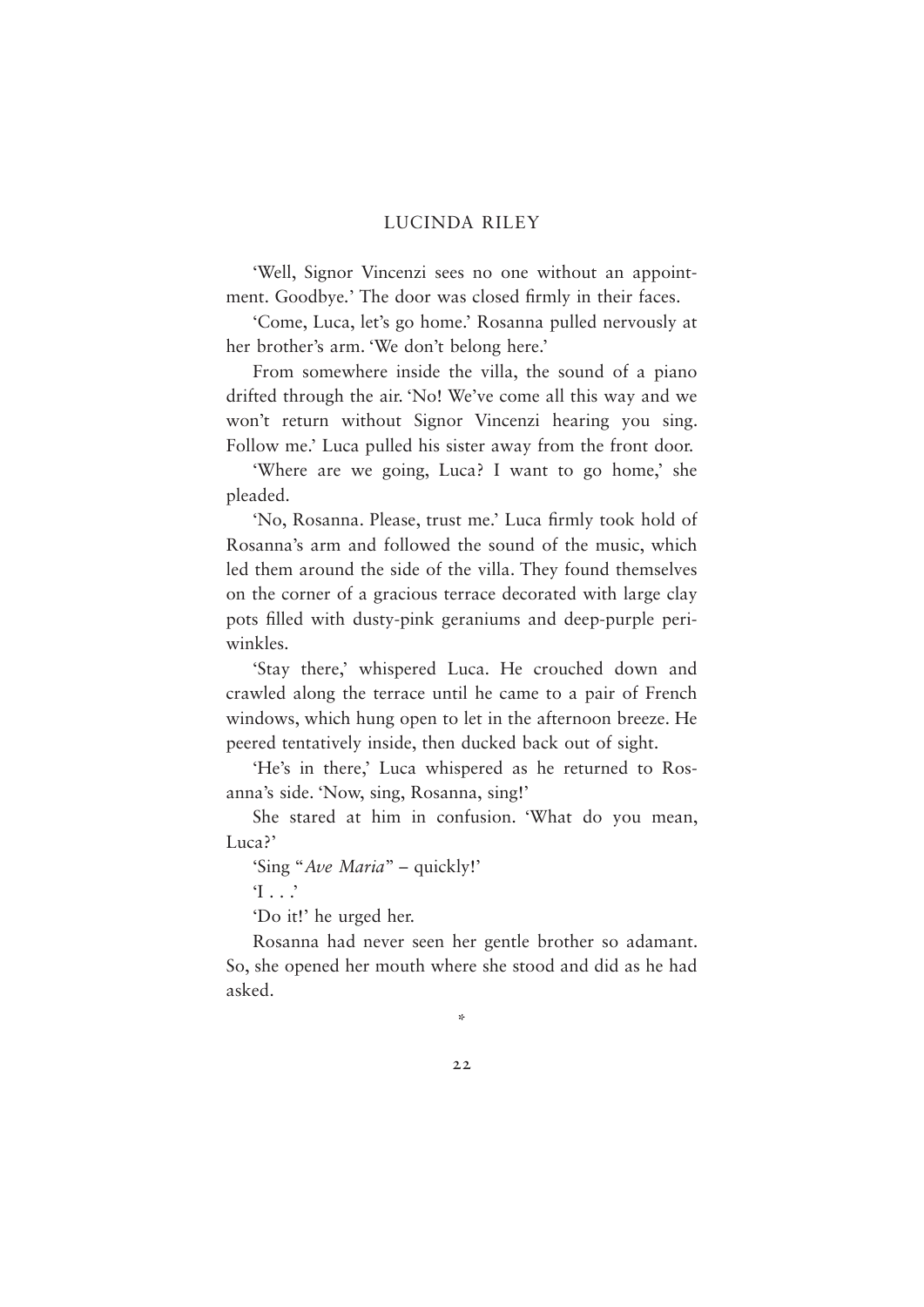*The Italian Girl*

Luigi Vincenzi had just picked up his pipe and was about to take his afternoon stroll in the gardens when he heard the voice. He shut his eyes and listened for a few seconds. Then slowly, unable to contain his curiosity, he walked across the room and out onto the terrace. In the corner of it stood a child of no more than ten or eleven, wearing a washed-out cotton dress.

The child stopped singing as soon as she saw him, fear crossing her face. A young man, obviously a relative of the child judging by his resemblance to her, was standing next to her.

Luigi Vincenzi put his hands together and clapped slowly.

'Thank you, my dear, for that charming serenade. But may I ask what the two of you are doing trespassing on my terrace?'

Rosanna slid slowly behind her brother.

'Excuse me, signor, but your maid would not let us in,' Luca explained. 'I tried to tell her that Roberto Rossini asked my sister to call, but she closed the door on us.'

'I see. May I know your names?'

'This is Rosanna Menici, and I am her brother, Luca.'

'Well, you'd better come inside,' said Luigi.

'Thank you, signor.'

Luca and Rosanna followed him in through the French windows. The spacious room was dominated by a white grand piano positioned in the centre of a gleaming grey marble floor. Bookshelves lined the walls, stuffed untidily with piles of sheet music. On the mantelpiece over the fireplace were numerous framed black-and-white photographs of Luigi in evening dress, his arms round the shoulders of people whose faces looked familiar from newspapers and magazines.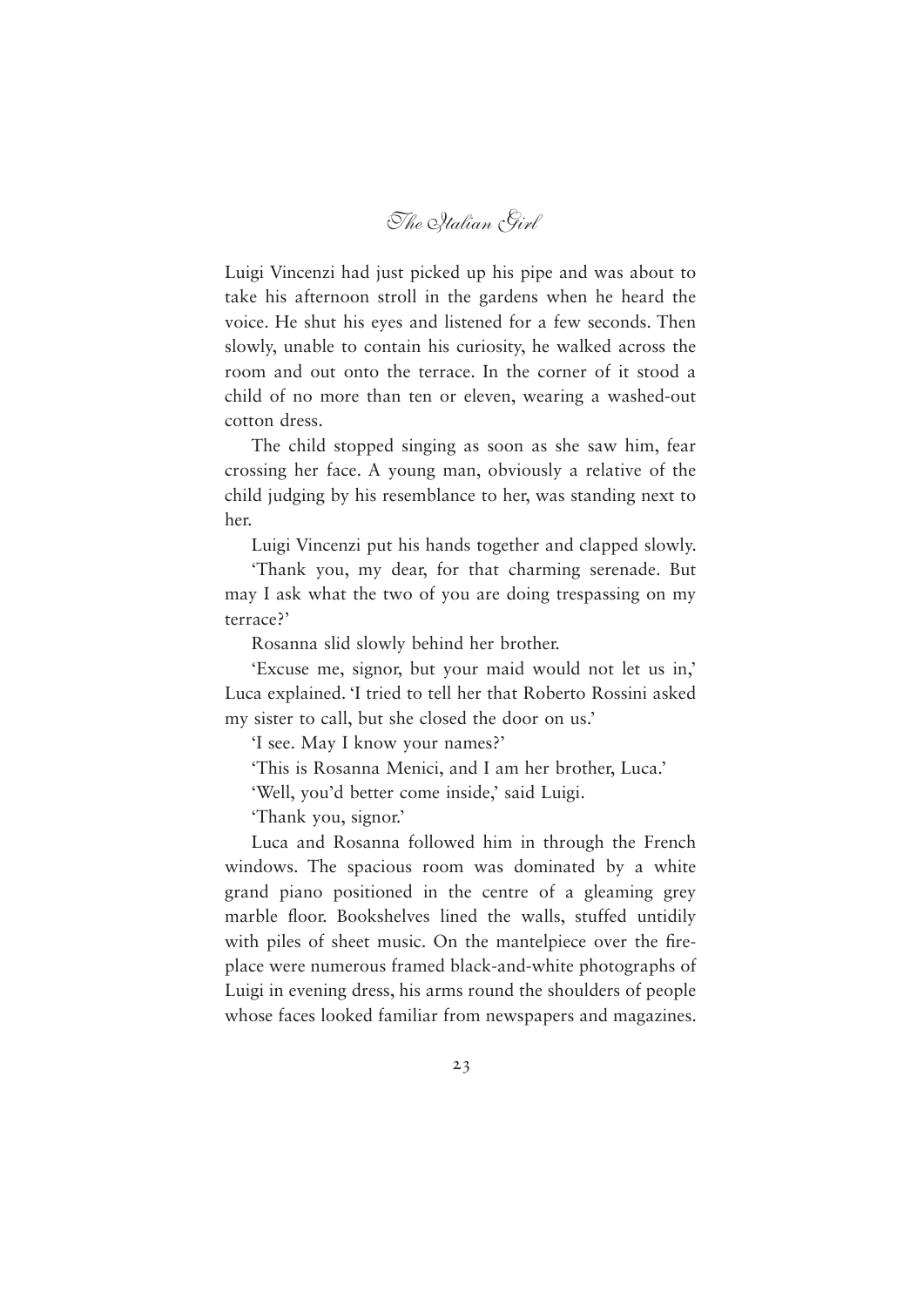Luigi Vincenzi sat down on the piano stool. 'So, why did Roberto Rossini send you to see me, Rosanna Menici?'

'Because . . . because . . .'

'Because he thought my sister should have proper singing lessons with you,' answered Luca for her.

'What other songs do you know, Signorina Menici?' Luigi asked her.

'I . . . not many. Mostly hymns I sing in church,' Rosanna stuttered.

'Why don't we try "*Ave Maria*" again? You seem to know that very well.' Luigi smiled, sitting down at the piano. 'Come closer, child. I won't bite, you know.'

Rosanna moved towards him and she saw that, although his moustache and curly grey hair made him seem very stern, his eyes sparkled warmly under his thick eyebrows.

'So, you sing.' Luigi sat down and began to play the opening chords of the hymn on the grand piano. The sound was so different from any other piano she'd ever heard that Rosanna forgot to come in at the right moment.

'Have you a problem, Rosanna Menici?'

'No, signor, I was just listening to the beautiful sound your piano makes.'

'I see. Well, please concentrate this time.'

And, inspired by the grand piano, Rosanna sang as she'd never sung before. Luca, standing nearby, thought his heart might burst with pride. He knew it had been right to bring Rosanna here.

'Good, good, Signorina Menici. Now, we shall try some scales. Follow me as I play.'

Luigi led Rosanna up and down the keys, testing her range. He was not normally given to superlatives, but he had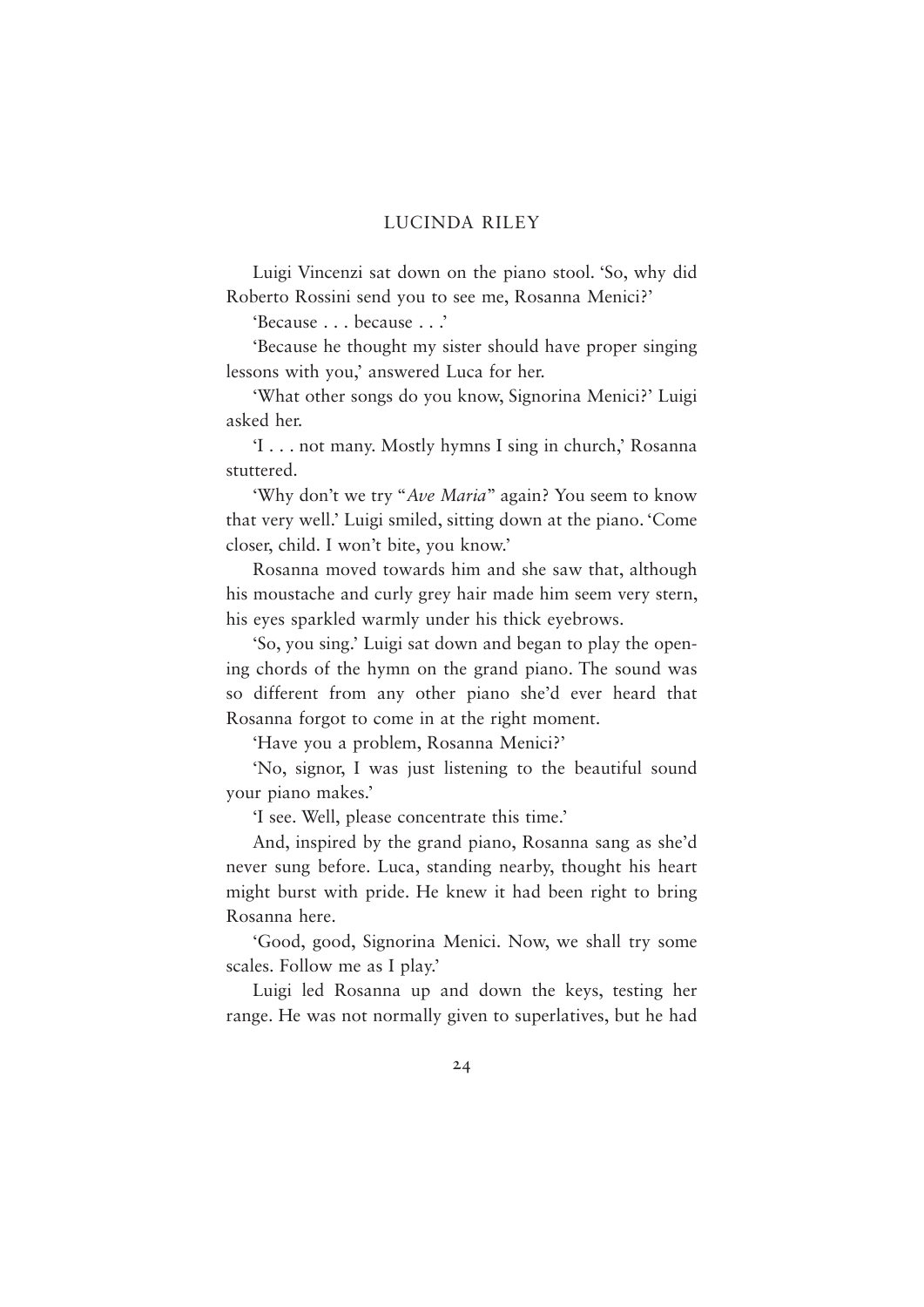*The Italian Girl*

to admit that the child had the greatest potential he'd come across in all his years of coaching. Her voice was remarkable.

'So! I have heard enough.'

'Will you teach her, Signor Vincenzi?' asked Luca. 'I have money to pay.'

'Yes, I will teach her. Signorina Menici' – Luigi turned to Rosanna – 'you will come here every other Tuesday at four o'clock. I will charge four thousand lire for one hour.' It was half of what he usually charged, but the brother looked proud, if penniless.

Rosanna's face lit up. 'Thank you, Signor Vincenzi, thank you.'

'And on the days you're not with me, you'll practise for two hours at least. You will work hard and never miss a lesson unless there is a death in the family. Do you understand?'

'Yes, Signor Vincenzi.'

'Good. Then I shall see you on Tuesday, yes? And now you shall leave by the front entrance.' Luigi led Rosanna and Luca through the house to the front door. '*Ciao*, Rosanna Menici.'

The two of them said goodbye, then walked sedately down the drive until they were out of the front gate. Then Luca picked Rosanna up in his arms and gleefully swung her round.

'I knew it! I knew it! He just had to hear your voice. I'm so very proud of you, *piccolina*. You know this must be our secret, don't you? Mamma and Papa might not approve, Rosanna. You mustn't even tell Carlotta.'

'I won't, I promise. But Luca, can you afford the lessons?' 'Yes, of course I can.' Luca thought of the cash he'd been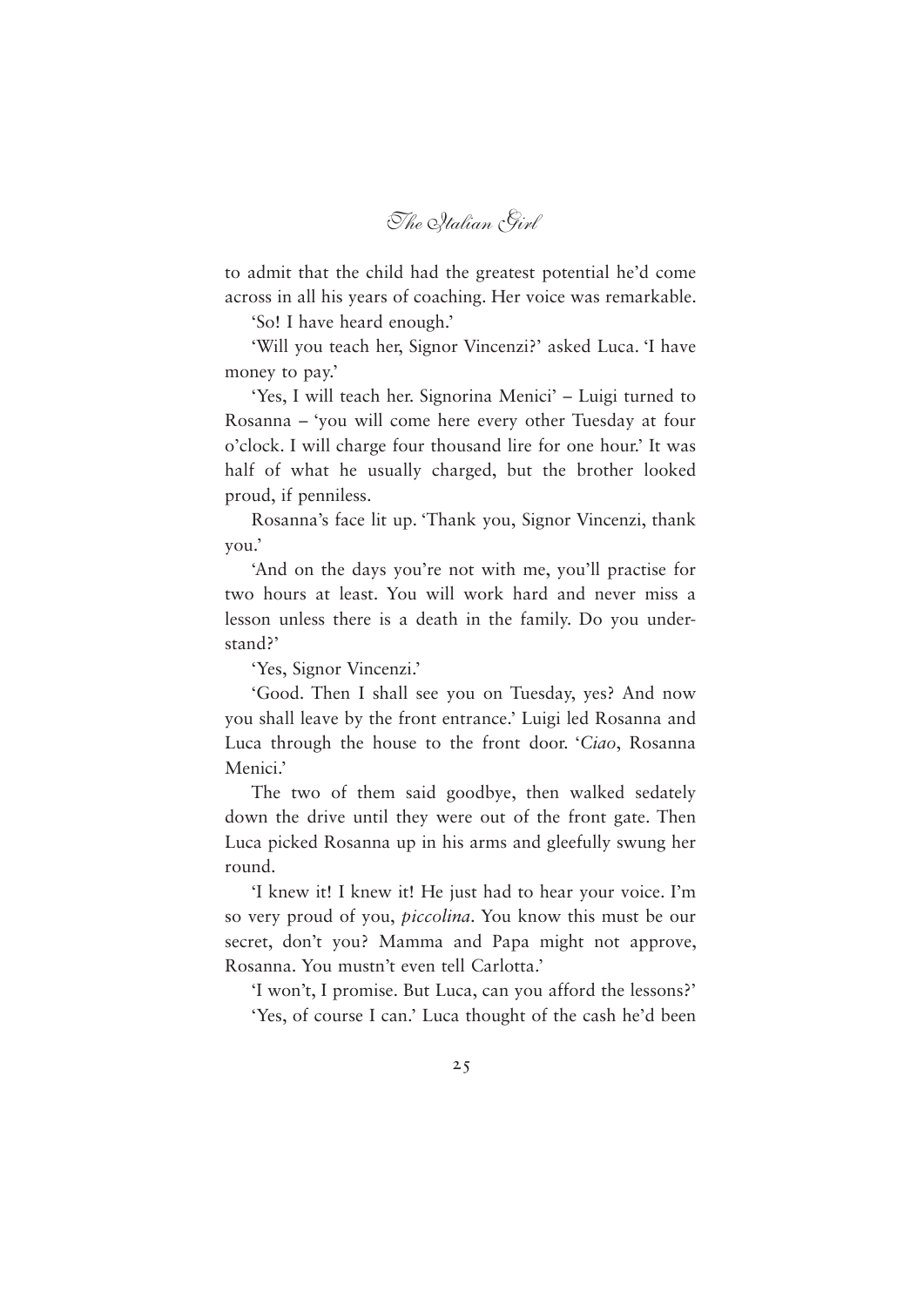saving for two years to buy a scooter, which would provide the first step towards his much longed-for freedom. 'Of course I can.'

As they saw the bus approaching, Rosanna gave her brother an instinctive hug. 'Thank you, Luca. I promise I'll work as hard as I can. And one day I will repay you for this kindness.'

'I know you will, *piccolina*, I know you will.'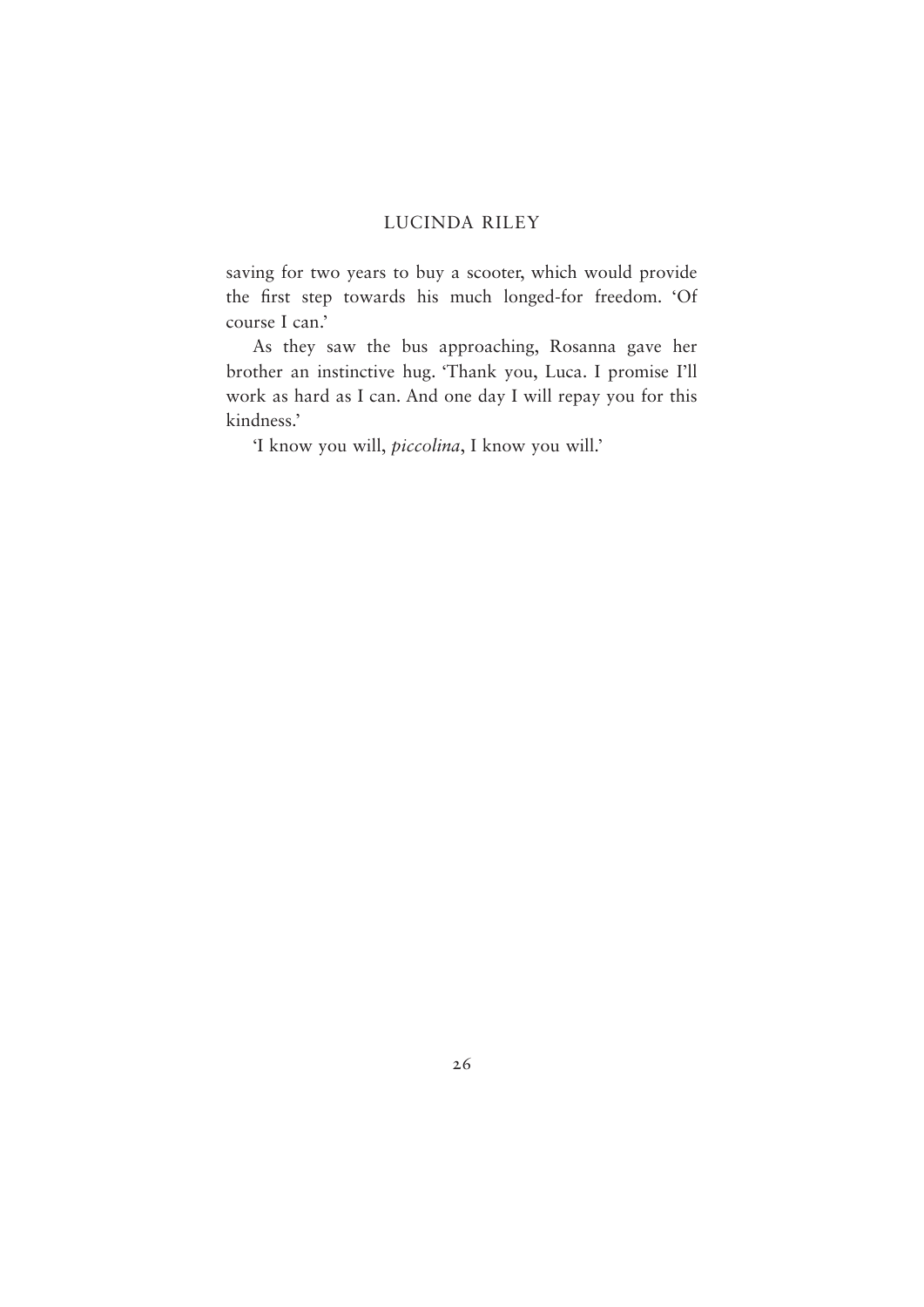'Take care, Rosanna. The bus driver knows where to let you off, in case you don't remember.'

Rosanna smiled down at her brother from the steps of the bus. 'Luca, you've already told me a hundred times. I'm not a baby. It's only a short journey.'

'I know, I know.' Luca kissed his sister on both cheeks as the bus driver started the engine. 'You have the money safe?'

'Yes, Luca! I'll be fine. Please don't worry.'

Rosanna made her way to a seat at the front of the bus, sat down and waved to Luca through the grimy window as the driver pulled out of the bus station. The journey was pleasant, taking her out of the bustle of the city and up into the freshness of the hills. Rosanna's heart beat a little faster as she left the bus at the correct stop and walked up towards the villa. She rang the bell cautiously, remembering the previous frosty reception, but this time when the door was opened Rosanna was greeted with a smile by the maid.

'Please come in, Signorina Menici. My name is Signora Rinaldi and I'm Signor Vincenzi's housekeeper. He's waiting for you in the music room.' The woman led Rosanna along a corridor to the back of the villa and knocked on a door.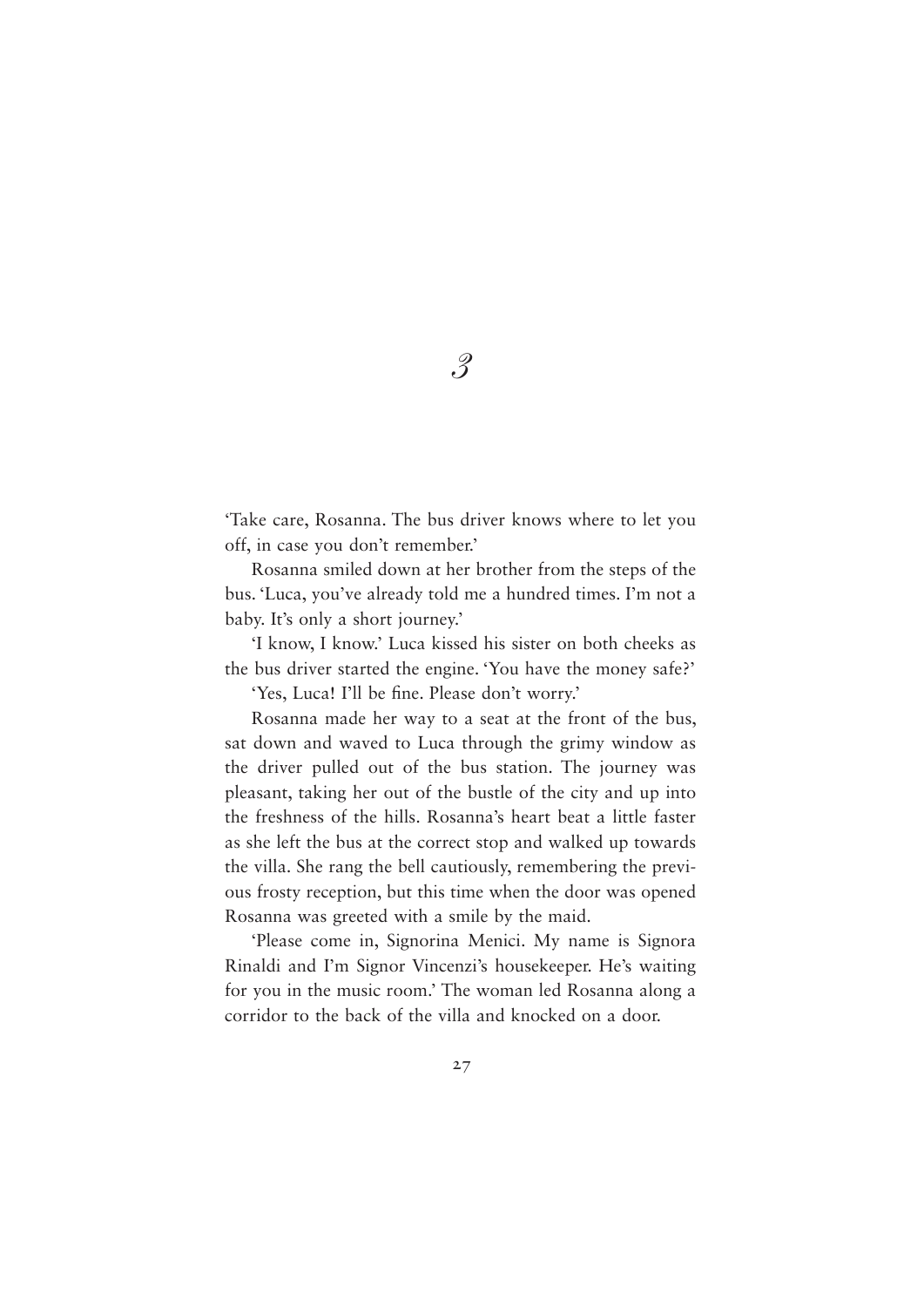'Rosanna Menici, welcome. Please sit down.' Luigi indicated a chair by a table, on which a jug of iced lemonade was standing. 'You must be thirsty after your journey. Would you like a drink?'

'Thank you, signor.'

'Please, if we're to work together, you must call me Luigi.' He poured them both a glass of lemonade and Rosanna drank thirstily.

'This weather is most uncomfortable.' Luigi mopped his brow with a large checked handkerchief.

'But it's cool in this room,' ventured Rosanna. 'Yesterday, in the kitchen, Papa said it was over one hundred and twenty degrees.'

'Really? That kind of temperature is only for Bedouins and camels. What does your papa do for a living?'

'He and Mamma have a café in the Piedigrotta. We live above it,' Rosanna explained.

'The Piedigrotta is one of the most ancient quarters of Naples, as I'm sure you know. Your papa was born there?'

'All our family were.'

'Then you are true Neapolitans. Me, I'm from Milan. I only borrow your lovely city.'

'I think it's much nicer up here than down there, especially with all the tourists.'

'You work in the café?'

'Yes, when I'm not at school.' Rosanna pulled a face. 'I don't enjoy it.'

'Well, Rosanna Menici, if you cannot enjoy it, you must learn from it. I'm sure you have many English visiting your café during the summer.'

'Yes,' Rosanna agreed. 'Many.'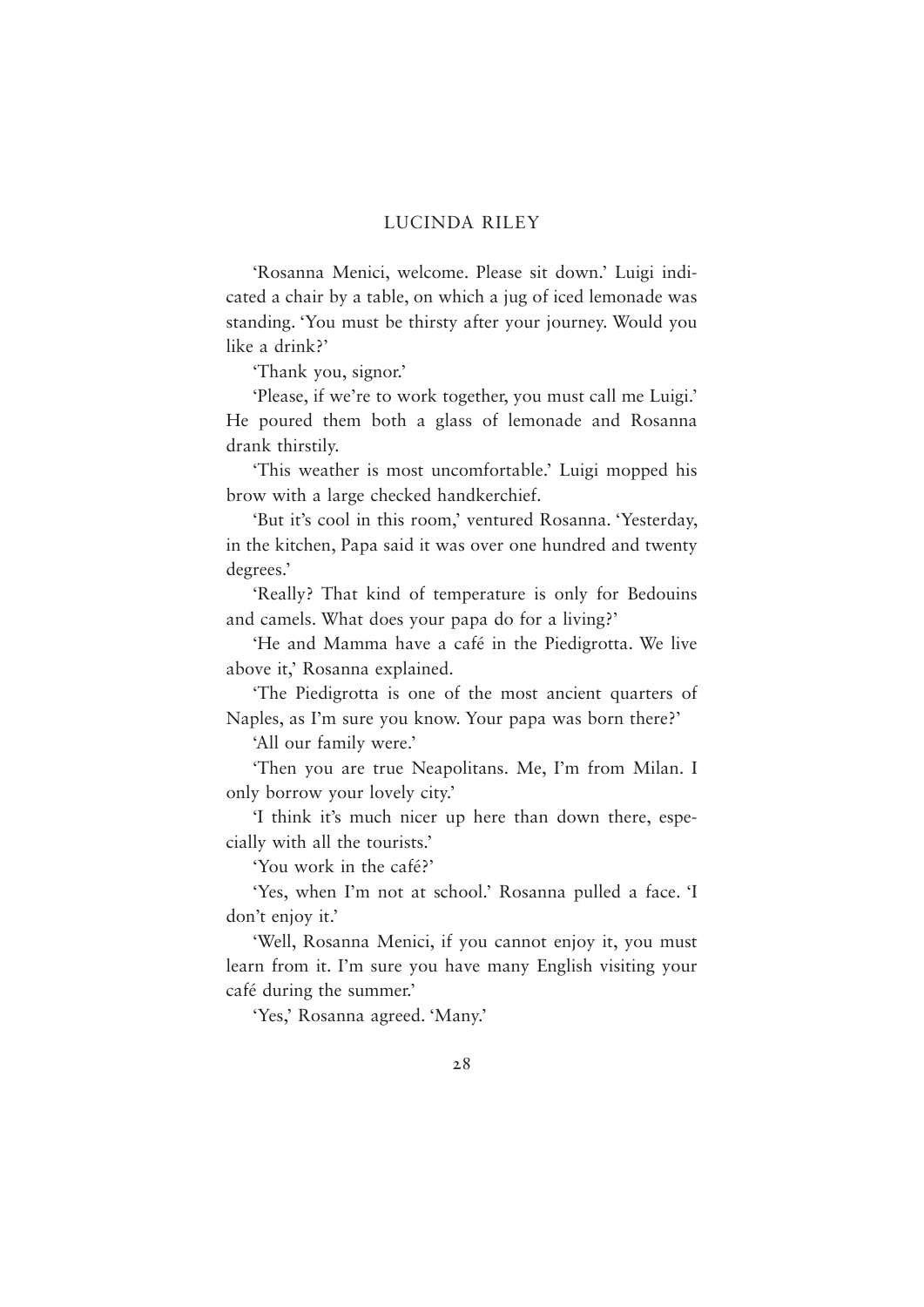*The Italian Girl*

'Then you must listen to them and try to learn some English. You'll need it in the future. You also learn French at school?'

'I'm top of my class,' she replied proudly.

'Some of the great operas are written in French. If you begin to speak these languages now, it will be easier for you in the future. So, what do your mamma and papa think of their daughter's voice?'

'I don't know. I . . . they have no idea I'm taking lessons. Roberto Rossini told Papa I should come and see you, but Papa said we didn't have the money.'

'So, your brother is paying?'

'Yes.' Rosanna took some lire notes out of the pocket of her dress and placed them on the table. 'Here is enough for the next three lessons. Luca wanted to pay in advance.'

Luigi took the money with a gracious nod of acceptance. 'Now, Rosanna, I wish to know if you enjoy singing.'

Rosanna thought of how special she'd felt after she'd sung at Maria and Massimo's party. 'I love it very much. I'm in a different world when I sing.'

'Well, that at least is a good start. Now, I must warn you that you are very young, too young for me to be sure whether your voice will develop in the right way. We must not strain your vocal cords – we must nurture them carefully, learn how they work and the best way to care for them. I teach a school of singing called Bel Canto. This involves a series of increasingly difficult voice exercises, each designed to learn a specific aspect of singing. When you have mastered these, you'll have studied every possible potential vocal problem before it arises in the music. Callas herself learnt this way. She was not much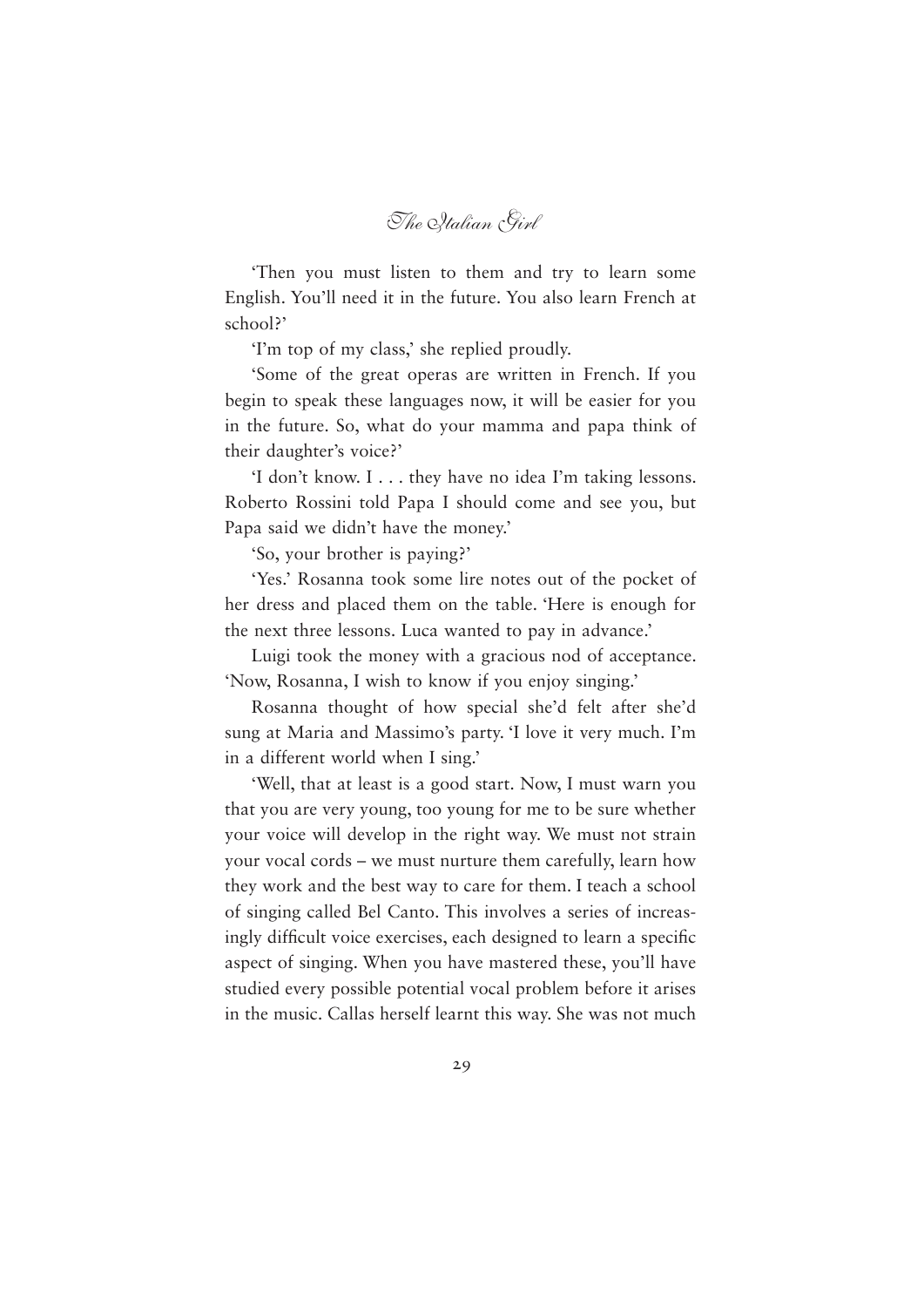older than you when she began. You're prepared for this kind of hard work?'

'Yes, Luigi.'

'I must stress that there will be no singing the great arias until you are much older. We'll first become familiar with the stories of the great operas and try to understand the characters. The finest performers are those who not only have wonderful voices, but are magnificent actors too. And don't think that two lessons a month with me will be enough to improve your voice,' he cautioned. 'You must practise the exercises I give you every day, without fail.'

Luigi broke off as he looked at Rosanna's wide eyes and chuckled suddenly. 'And you, Rosanna, must sometimes remind me that you're still a child. Please accept my apologies for frightening you. The beauty of your youth is that we have so much time. Now, we begin.' Luigi stood up and walked over to the piano stool. He patted the space on the seat next to him. 'Come, we will learn which notes are which on the piano.'

An hour later, Rosanna left the Villa Torini feeling deflated. She hadn't sung one single note during her entire lesson.

When she arrived home, exhausted from the heat on the bus and the tension of the afternoon, she headed straight up to her bedroom. Luca, his hands covered with flour, followed her upstairs.

'You found your way back then?'

'I'm here, aren't I, Luca?' She smiled at his concerned face. 'How was it, Rosanna?'

'It was wonderful, Luca. Luigi is very kind.'

'Good. I—'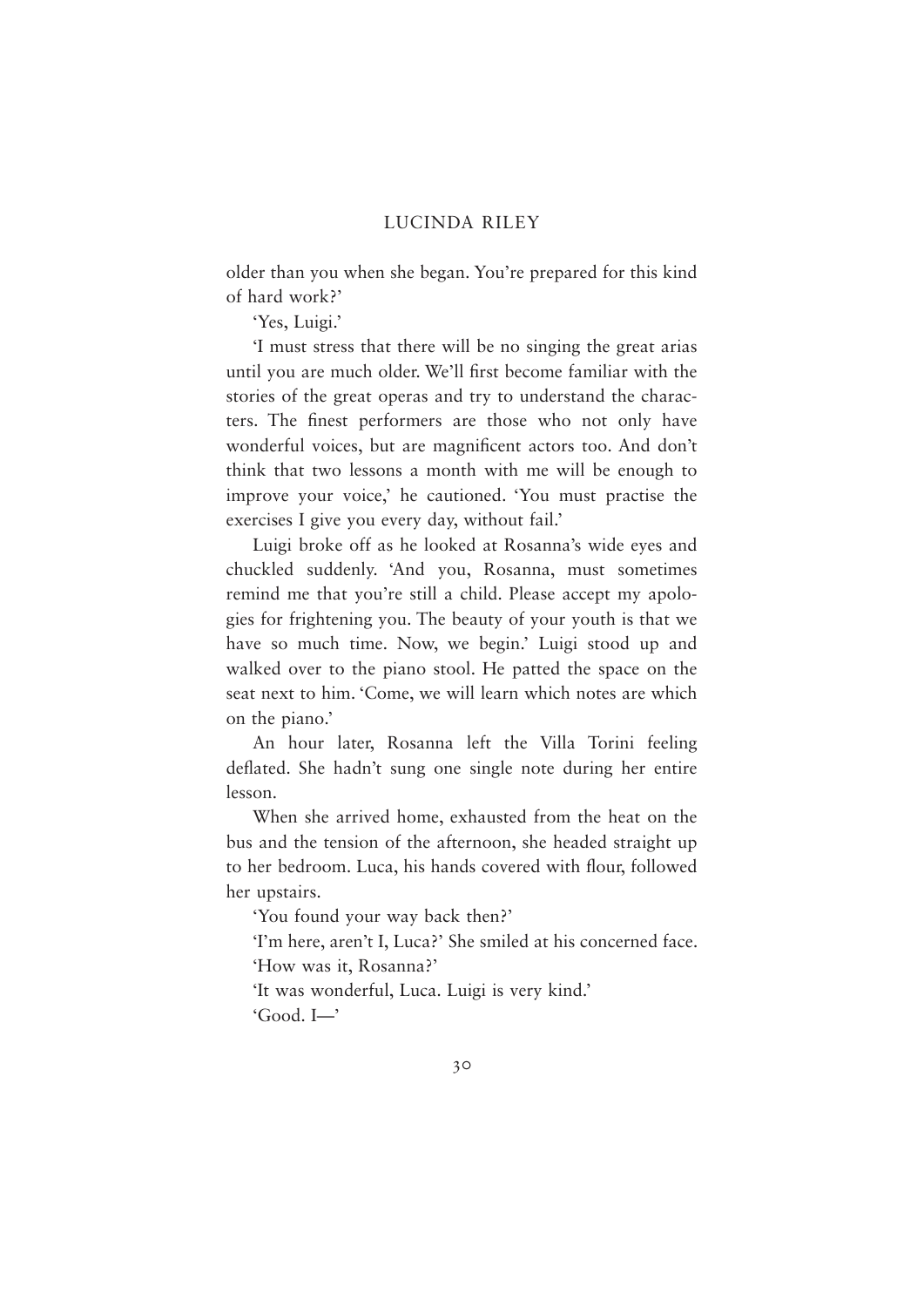*The Italian Girl*

'Luca!' Marco roared his son's name from the kitchen below.

'I must go. We're very busy.' Luca kissed Rosanna on the cheek and hurried downstairs.

Rosanna lay on her bed, reached for her diary from under her mattress, and began to write. A few seconds later, Carlotta entered the room.

'Where have you been? Mamma wanted you to help but we couldn't find you. I had to wait on tables all afternoon.'

'I've been out . . . with a friend. I'm hungry. Is there anything to eat?'

'I don't know. Go ask Mamma. I'm going out.' 'Who with?'

'Oh, just Giulio,' Carlotta answered, looking bored.

'I thought you liked Giulio? I thought he was your boyfriend?'

'He was . . . I mean, he is . . . Oh, stop asking questions, Rosanna! I'm going for a bath.'

When Carlotta had left the bedroom, Rosanna finished writing her diary and returned it to its usual hiding place. Once she'd done that, she wandered into the kitchenette and poured herself a glass of water from the fridge. She knew that if she went downstairs to find something to eat, Mamma and Papa would find her a job to do. And she was very tired. Creeping along the landing, she opened the door to the iron staircase which led from the apartment to the street below. It was a place she often went when she needed time by herself, even though it looked over the dustbins at the back. Sitting on the top step, she sipped her water and relived every moment of her lesson with Luigi. Even if the hour had been spent learning to read the black notes on the music, not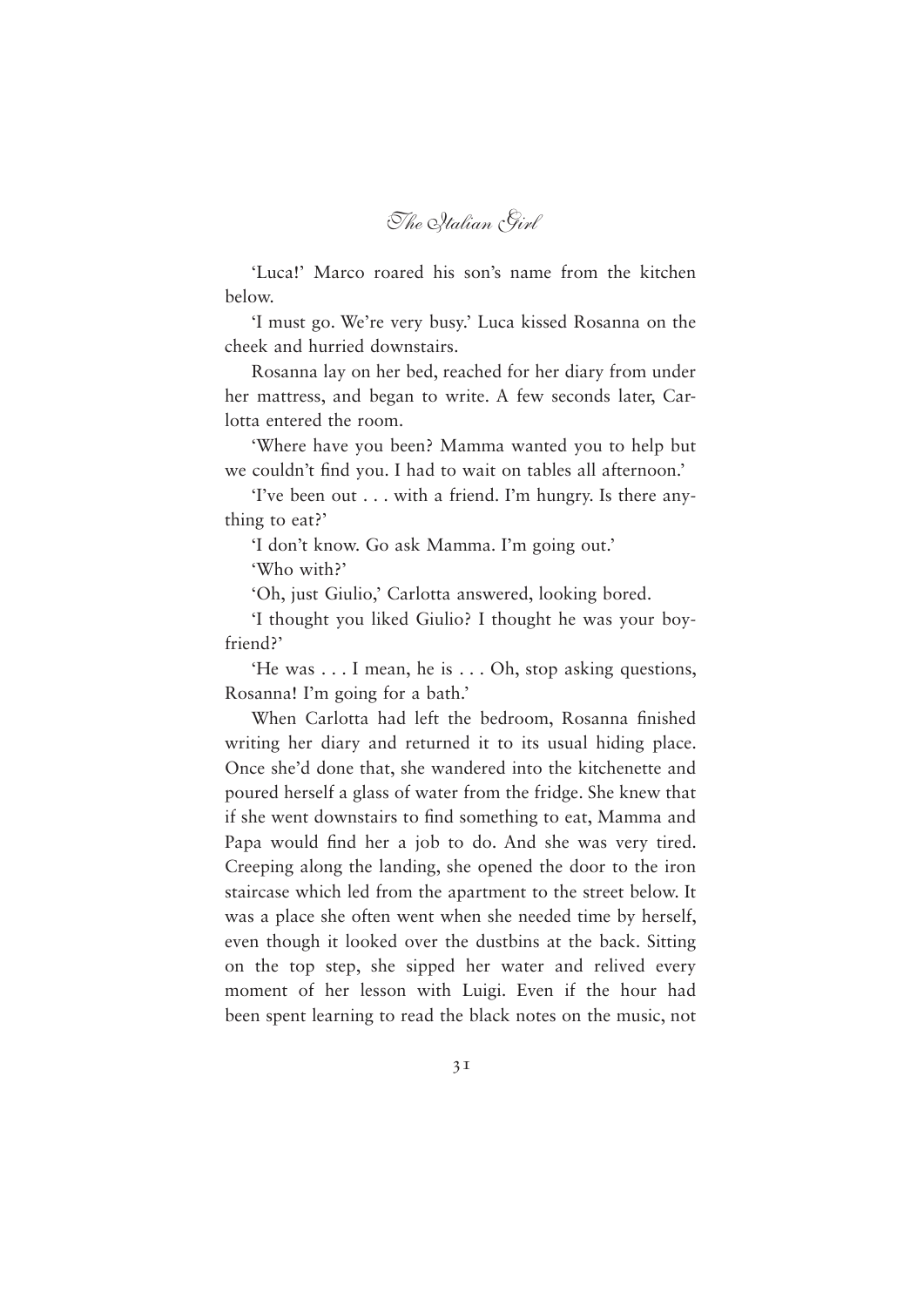singing them, Rosanna loved Luigi's tranquil home. And the fact that she finally had a secret of her own thrilled her.

She went back into her bedroom and changed into her nightdress. Carlotta was wrapping a shawl round her shoulders, almost ready to leave.

'Have a nice evening,' said Rosanna.

'Thank you.' Carlotta gave her what seemed more of a grimace than a smile and left the room, leaving the smell of her perfume hanging in the air behind her.

Rosanna climbed into bed, pondering how she was going to escape to Luigi's villa every other Tuesday afternoon without being missed. Eventually, she decided she'd make up an imaginary friend. She would call her Isabella and make her parents quite wealthy, as that would impress Papa. She could then visit Isabella every other Tuesday without getting into trouble. As for the practising, she'd have to try to get up an hour earlier every morning and slip into church before Mass began.

Solutions found, Rosanna fell fast asleep.

It was late September. The café had quietened down, the summer tourists had left the city and the stifling heat had mellowed to a pleasant warmth. Luca went outside into the yard and lit up a cigarette, enjoying the balmy evening. Carlotta appeared behind him at the kitchen door.

'Luca, can you spare me a few minutes tonight before the café gets busy? I . . . have to talk to you.'

Luca looked at Carlotta's unusually pale face.

'What's the matter, Carlotta? Are you ill?'

She hovered in the doorway, opened her mouth to reply, then heard Antonia's heavy footsteps coming down the stairs.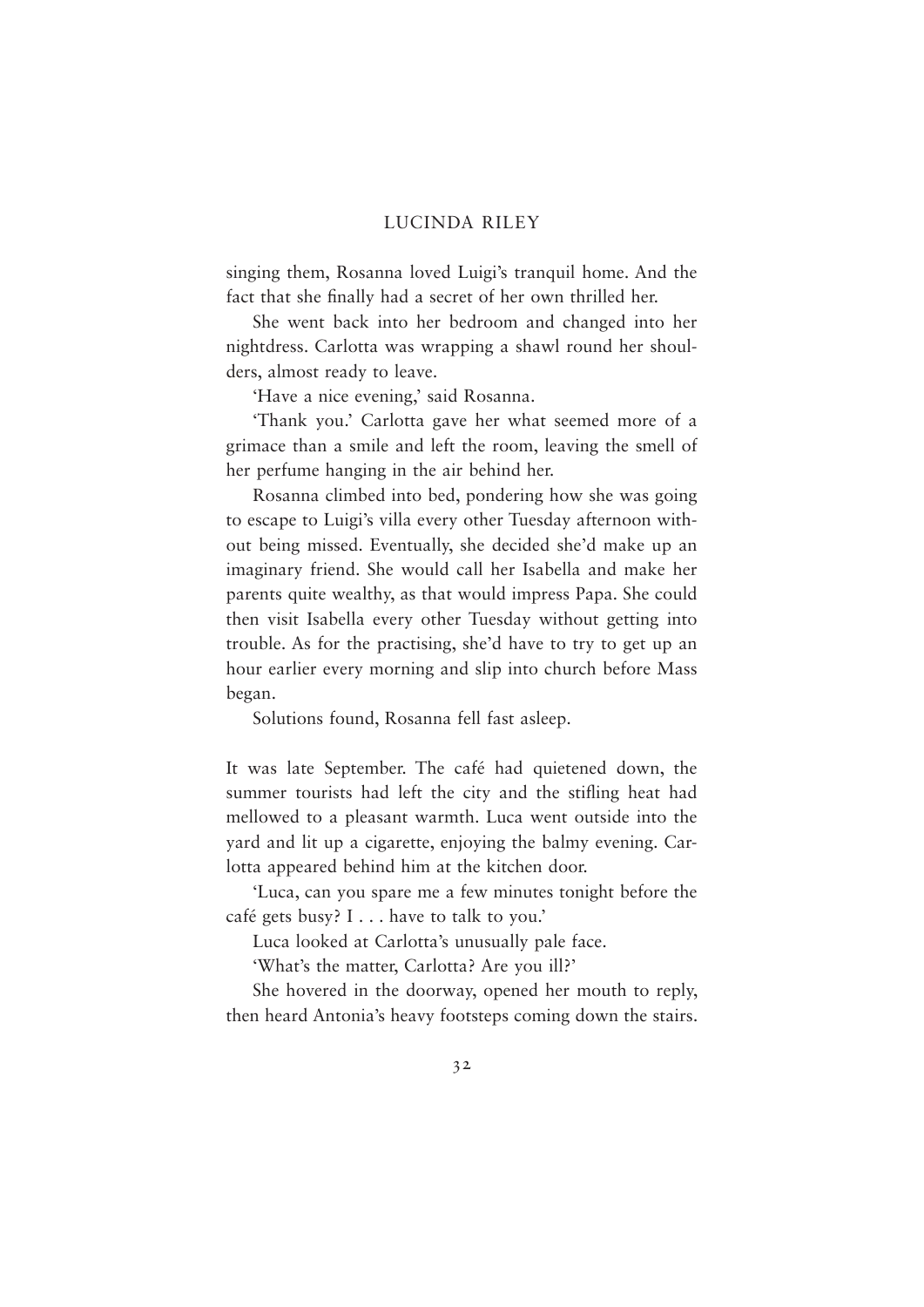*The Italian Girl*

'Not here,' she whispered. 'Meet me in Renato's on the Via Caracciolo at seven. Please, Luca. Be there.'

'I'll be there.'

Carlotta returned a wan smile, then left.

A few days later, Rosanna walked through the café and opened the door leading up to their apartment. As she climbed the stairs, she heard Papa shouting in the sitting room. Concerned he might have discovered her secret, Rosanna stopped at the top of the stairs and listened.

'How could you? How could you?' Marco was repeating over and over.

Rosanna heard Carlotta's loud sobbing.

'Can't you see you're making things worse, Marco?' Antonia sounded near to tears too. 'Shouting and screaming at our daughter will not help her! *Mamma mia*, we must try to calm down and think what to do for the best. I'll go and get us all a drink.'

The sitting room door opened and Antonia appeared, her usual high colour drained from her face.

'Mamma, what is it? Is Carlotta sick?' Rosanna asked, following her along the corridor to the kitchenette.

'No, she isn't sick. Go downstairs to your brother, Rosanna. He'll make you some supper.' Antonia's voice was strained and she was breathing heavily.

'But Mamma, please, tell me what's happened.'

Antonia took a bottle of brandy from a cupboard in the kitchen, then turned round and gave her daughter a rare kiss on the top of her head.

'No one is sick, everyone is fine. We'll tell you all about it a little later. Now, off you go and tell Luca that Papa will be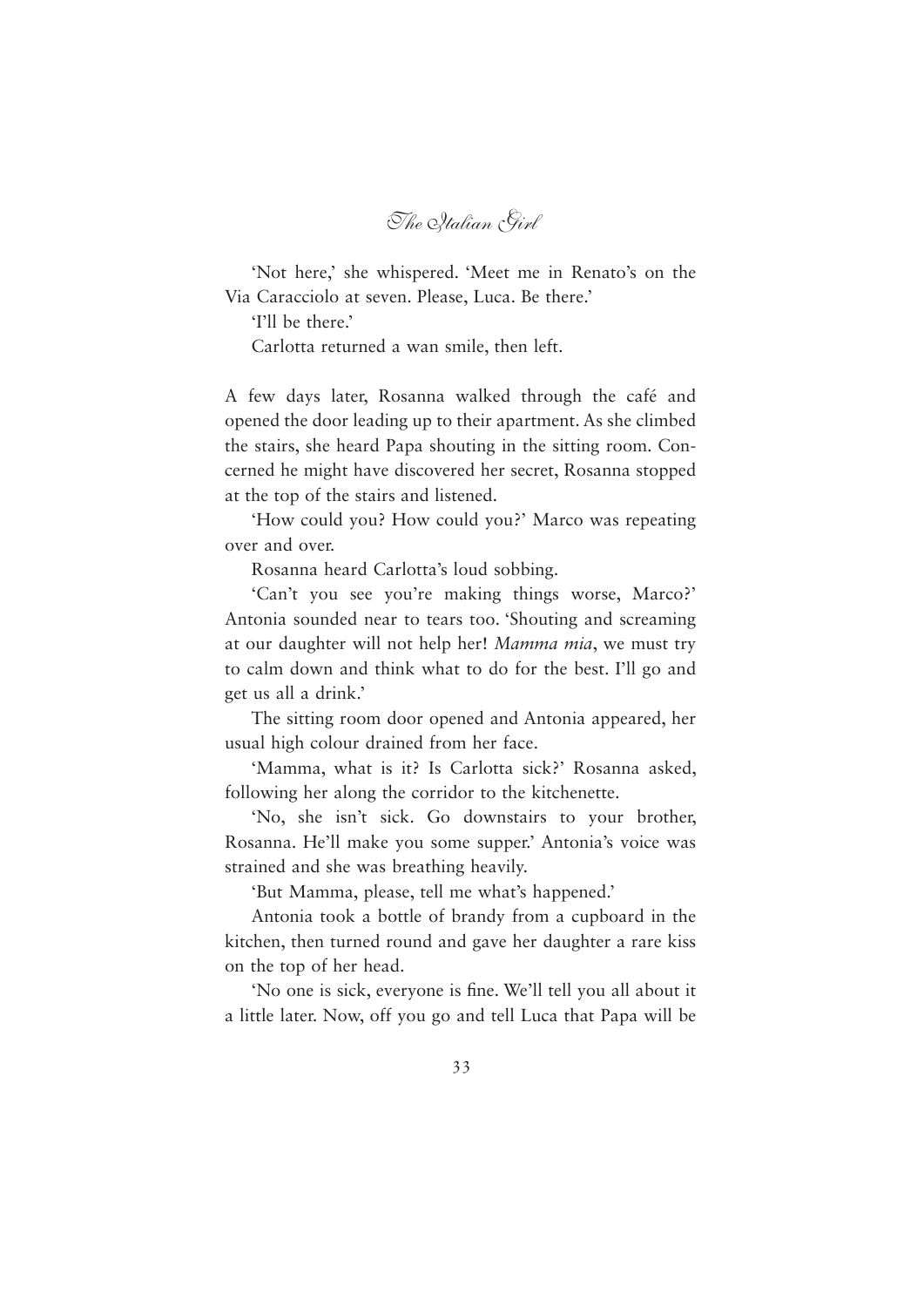down in a few minutes.' Antonia forced a smile and disappeared back into the sitting room.

Rosanna walked through the empty café and into the main kitchen, where Luca was standing at the back door smoking a cigarette.

'Luca, what's happened? Papa's shouting, Carlotta's crying and Mamma looks as if she's seen a ghost.'

Luca took a long pull on his cigarette and exhaled slowly through his nose. Then he stubbed it out with his foot and turned back into the kitchen. 'Would you like some lasagne? There's one just ready.' He walked across the kitchen and opened the oven door.

'No! I want to know what's happened. Papa never shouts at Carlotta. She must have done something very bad.'

Luca served the lasagne in silence. He put two full plates on the kitchen table and sat down, indicating that Rosanna do the same.

'*Piccolina*, there are some things you're just too young to understand. Carlotta has made a bad mistake, and that's why Papa's so angry with her. But don't worry. The three of them will sort it out and all will be well, I promise. Now, eat your lasagne and tell me about your lesson with Signor Vincenzi.'

Knowing she was not going to acquire any further information, Rosanna sighed and picked up a fork.

Rosanna was awoken by the sound of soft sobbing. She sat up in bed, blinking in the grey light of the approaching dawn.

'Carlotta? Carlotta, what's wrong?' she whispered.

There was no reply. Rosanna climbed out of bed and went across to her sister. Carlotta had a pillow over her head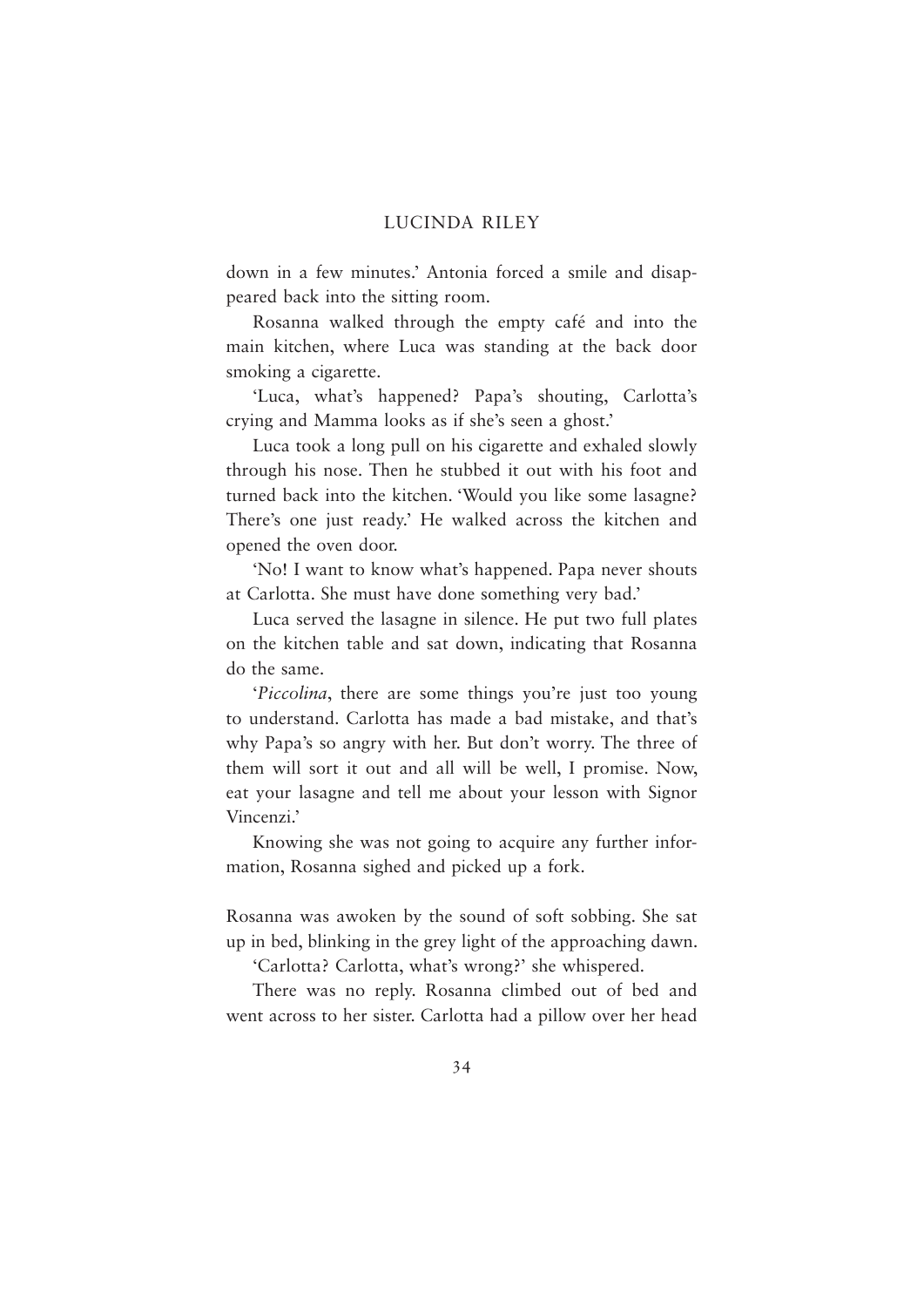*The Italian Girl*

in an attempt to drown out the sound of her crying. Rosanna put a tentative arm on her shoulder and an agonised face appeared from under the pillow.

'Please don't cry. It can't be all that bad,' Rosanna soothed.

'Oh . . . it *is*, it *is*. I . . .' Carlotta wiped her streaming nose on the back of her hand. 'I have to marry . . . I have to marry Giulio!'

'But why?'

'Because of something I've done. But . . . oh Rosanna, I don't love him, I don't love him!'

'Then why must you marry him?'

'Papa says I must and it's all I can do. I've lied to him about the . . . oh . . .' Carlotta sobbed again and Rosanna put her arms round her sister's shoulders.

'Don't cry, please. Giulio is a nice man. I like him. He's rich and you'll have a big apartment and you won't have to work in the café anymore.'

Carlotta looked up at her sister and smiled weakly through her tears. 'You have a kind heart, Rosanna. Maybe when I'm married, Mamma and Papa will notice you more.'

'I don't mind. We can't all be beautiful – I understand that,' Rosanna answered quietly.

'Well, just look where my beauty has got me! Maybe you're better off without it. Oh Rosanna, I shall miss you when I leave.'

'And I you. Will you be getting married soon?'

'Yes. Papa will go to see Giulio's father tomorrow. I think we'll be married within a month. Everyone will guess, of course.'

'Guess what?' asked Rosanna.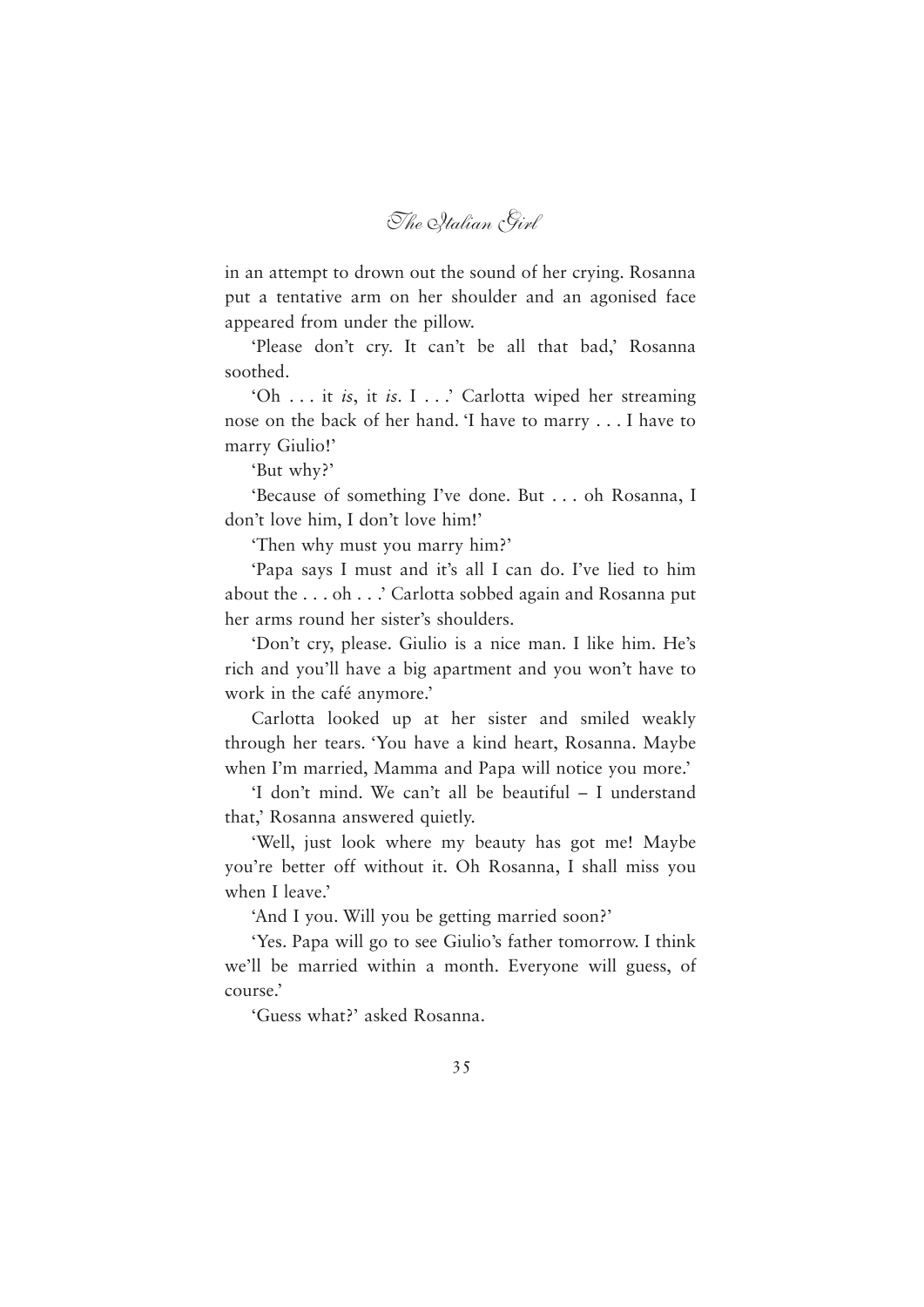Carlotta stroked her sister's hair. 'There really are some things you can't understand until you're older. Stay young for as long as possible, little sister. Growing up isn't as much fun as it looks. Now, go back to your bed and sleep.'

'Okay.'

'And Rosanna?'

'Yes?'

'Thank you. You're a good sister and I hope we'll always be friends.'

Rosanna climbed back into bed with a sigh, still understanding nothing.

Four weeks later, Rosanna stood behind Carlotta in a blue satin bridesmaid's dress as her sister made her marriage vows to Giulio.

There was a party afterwards at the café. Although Rosanna knew that this should be the happiest day of Carlotta's life, her sister looked pale and tense, and Antonia not much happier. Marco seemed cheerful enough, breaking open bottle after bottle of sparkling wine and telling his guests of the lovely apartment with two bedrooms that the young couple would live in.

A few weeks after the wedding, Rosanna went to visit Carlotta in her new apartment near the Via Roma. Rosanna stared in awe at the television set in the corner of the sitting room.

'Giulio must have lots of money to have one of those,' Rosanna exclaimed as Carlotta brought in some coffee and they sat together on the sofa.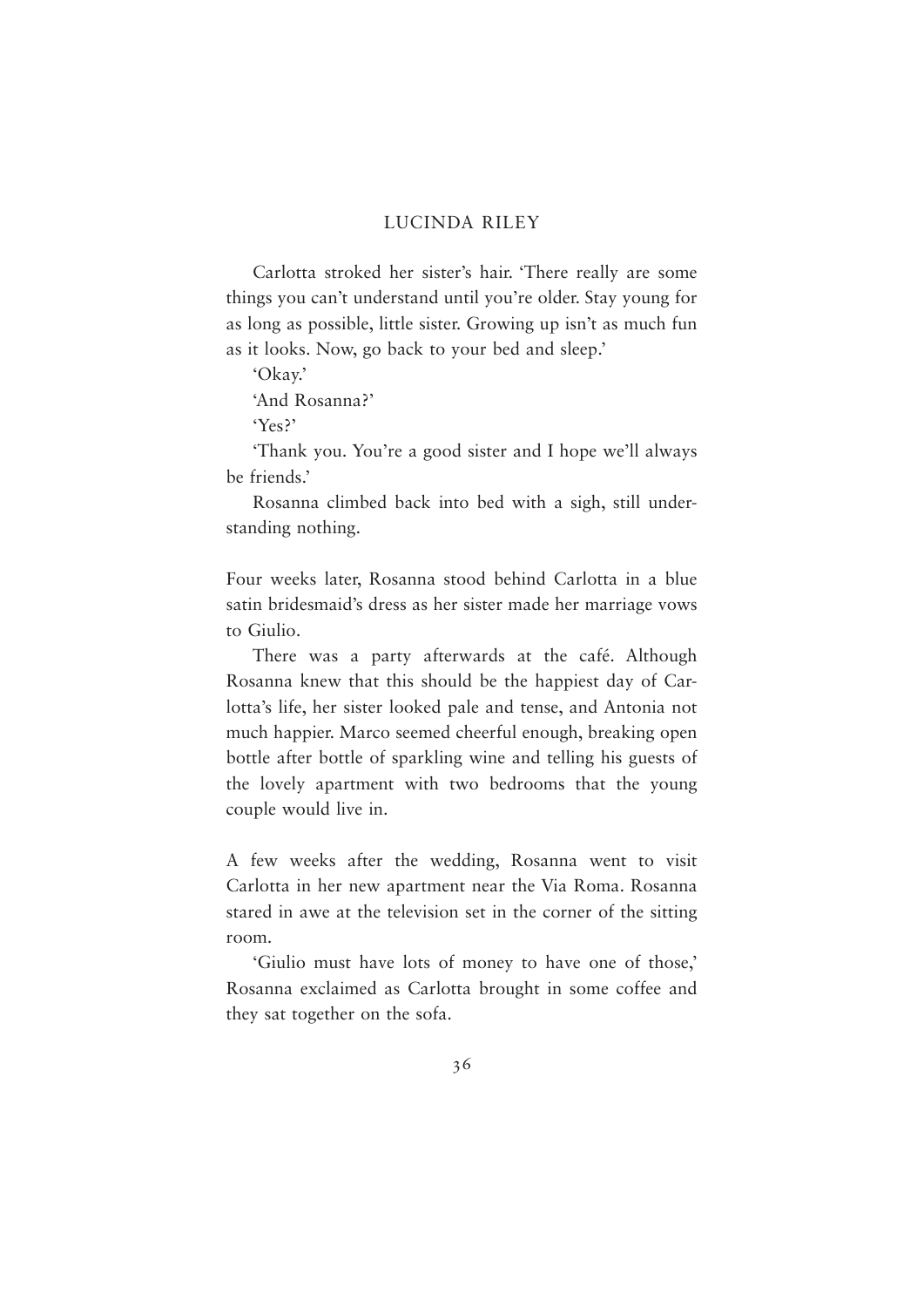*The Italian Girl*

'Yes, he has money,' Carlotta agreed.

Rosanna sipped her coffee, wondering why her sister seemed so subdued.

'How is Giulio?'

'I hardly see him. He leaves at eight to go to his office and doesn't arrive home until after half past seven.'

'He must have an important position,' Rosanna encouraged.

Carlotta ignored her sister's comment. 'I make supper and then I go to bed. I feel so tired at the moment.'

'Why?'

'Because I'm having a baby,' Carlotta replied wearily. 'You will soon be a *zia* – Auntie Rosanna.'

'Oh, congratulations!' Rosanna leant over and kissed her sister on the cheek. 'Are you happy?'

'Yes, of course I'm happy,' Carlotta replied morosely.

'Giulio must be very pleased that he's to be a papa.'

'Yes, of course he is. So, how are things at home?'

Rosanna shrugged. 'Papa's drinking a lot of brandy and being bad-tempered and always shouting at me and Luca. Mamma is tired all the time and keeps having to lie down.'

'So not much is different then, Rosanna.' Carlotta managed a smile.

'Except I think Mamma and Papa miss you.'

'And I miss them, I . . .' Tears came into Carlotta's eyes. 'Sorry, it's being pregnant. It makes me emotional. Luca still has no girlfriend then?'

'No. But he has no time to have one. He's in the kitchen at eight in the morning and he doesn't finish until very late.'

'I don't understand why he puts up with it. Papa's so rude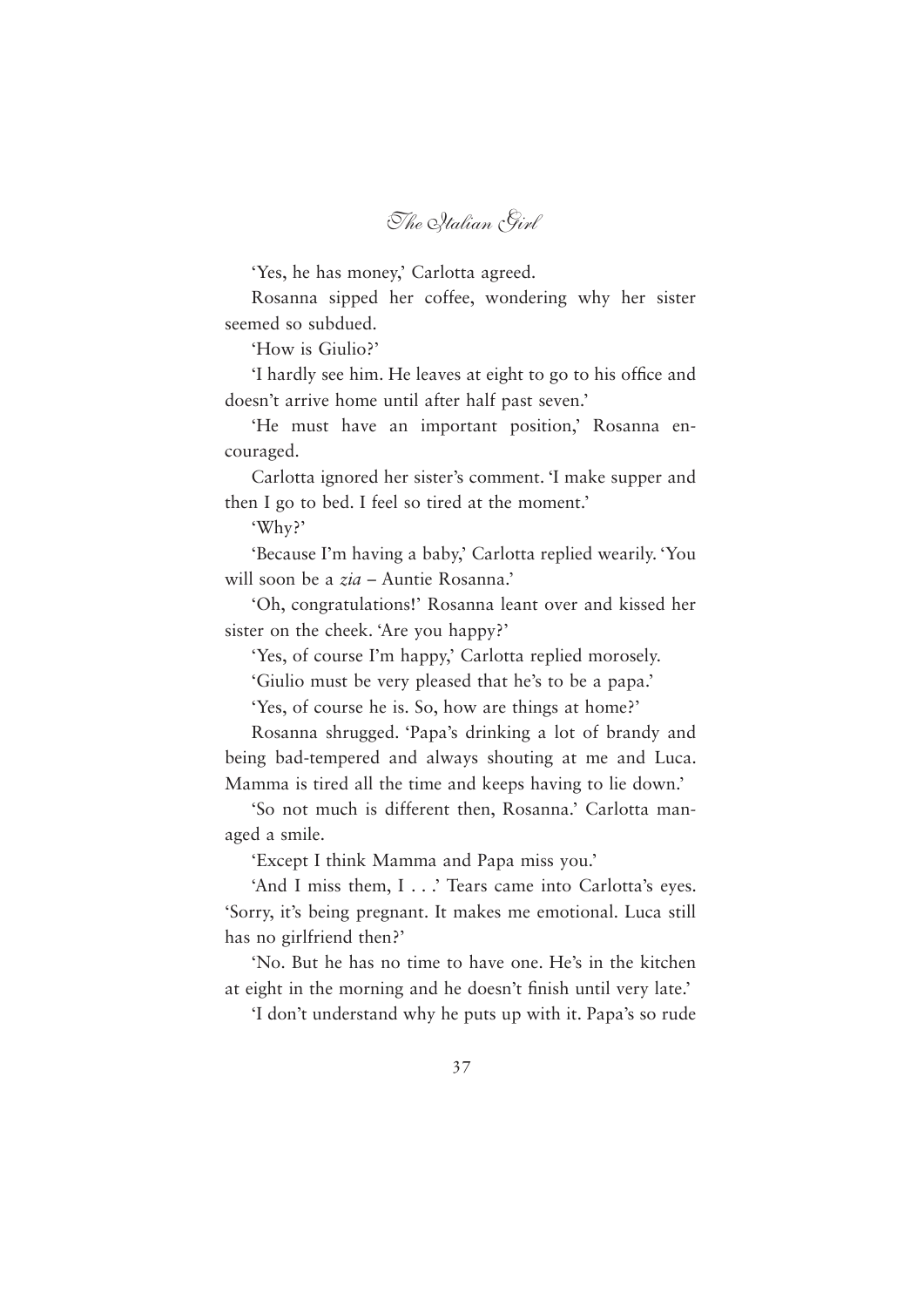to him and pays him so little. If I were Luca, I'd go away and start a new life somewhere else.'

Rosanna was horrified. 'You don't think Luca will leave, do you?'

'No, Rosanna. Luckily for you, and unfortunately for him, I don't think he will,' Carlotta replied slowly. 'Our brother's a very special man. I hope one day he finds the happiness he deserves.'

At the end of May, Carlotta gave birth to a baby girl. Rosanna went to the hospital to see her new niece.

'Oh, she's so beautiful, and so tiny. May I hold her?' asked Rosanna.

Carlotta nodded. 'Of course. Here.'

Rosanna took the baby from her sister and cradled her in her arms. She stared into the baby's dark eyes.

'She doesn't look like you, Carlotta.'

'Oh. Who do you think she does look like? Giulio? Mamma? Papa?'

Rosanna studied the baby. 'I don't know. Have you thought of a name?'

'Yes. She will be called Ella Maria.'

'It's a lovely name. You are so clever, Carlotta.'

'Yes, isn't she?'

The two sisters turned as Giulio came into the room.

'How are you, *cara*?' Giulio kissed his wife.

'I'm well, Giulio.'

'Good.' Giulio sat down on the edge of the bed and reached for his wife's hand.

Carlotta moved her arm swiftly away. 'Why don't you give your daughter a cuddle?' she suggested.